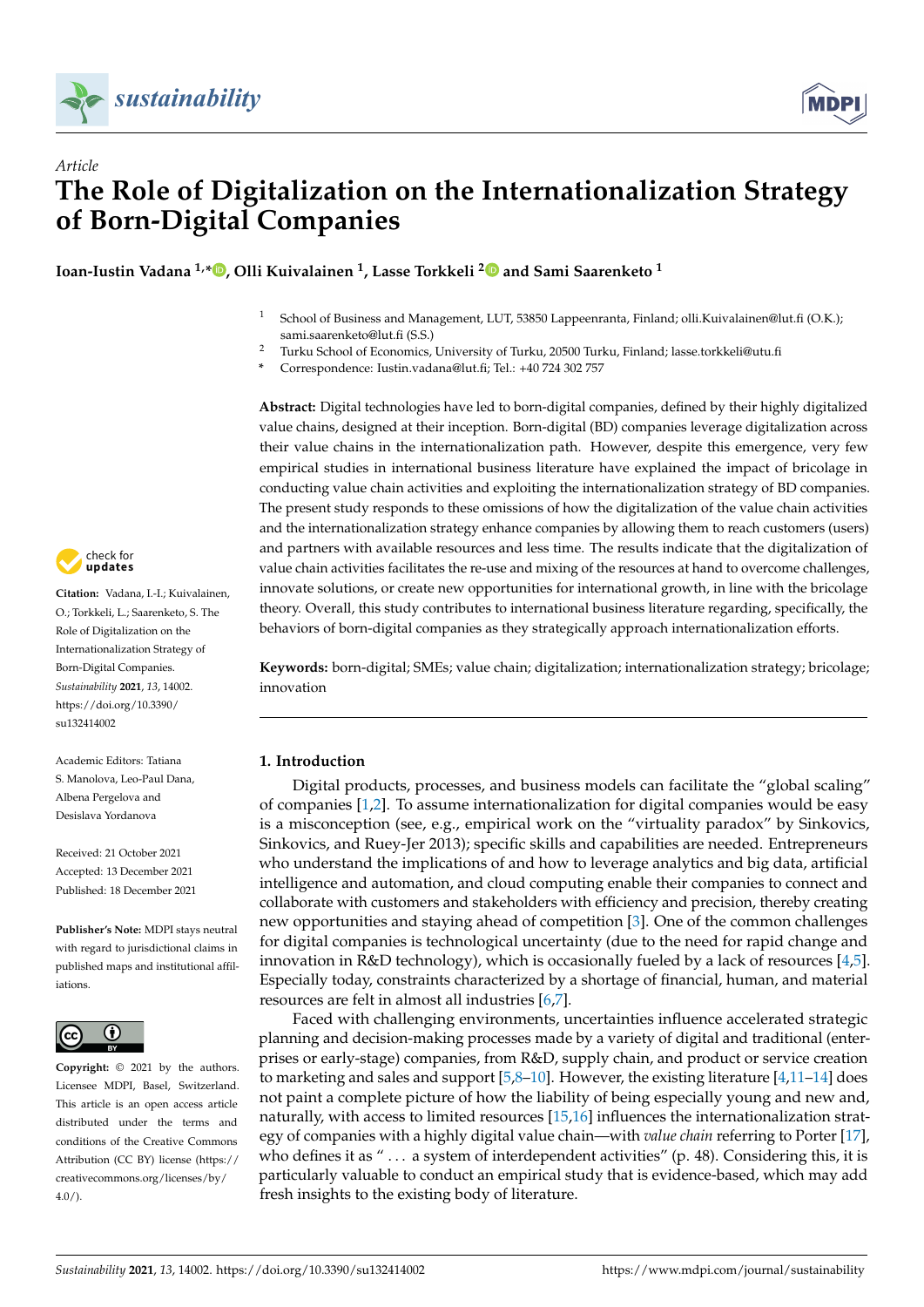In addition, following the research on bricolage [\[6](#page-14-5)[,9](#page-14-14)[,18](#page-14-15)[,19\]](#page-14-16), this study posits that the internationalization strategy of born-digital (BD) companies [\[3](#page-14-2)[,20](#page-14-17)[,21\]](#page-14-18) in dealing with market uncertainties, surviving, and even growing, despite resource constraints, depends on their bricolage capabilities. These companies are defined as any product or services company for which all value chain activities are digitalized at inception or soon after [\[21\]](#page-14-18), of which some serve international customers shortly after establishment [\[20\]](#page-14-17) and co-create value with their customers and other stakeholders [\[3\]](#page-14-2). Bricolage is about "making do by applying combinations of the resources at hand to new problems and opportunities" (Baker & Nelson, 2005, p. 333) and is fundamentally important to BD companies in their efforts to build their internationalization strategies [\[22\]](#page-15-0) and run their value chain activities because, when coupled with digitalization, it makes solutions to challenges more achievable by making critical resources more obtainable and reducing costs [\[23\]](#page-15-1).

The corresponding main research question the present study focuses on is this: What is the impact of bricolage on the relationship between value chain activities and the internationalization strategy of BD companies? Following the nascent research archetype suggested by Edmondson and McManus [\[24\]](#page-15-2) and Fisher and Aguinis [\[25\]](#page-15-3) to design this research, a descriptive and exploratory analysis was employed to investigate BD companies based on a qualitative approach using multiple case studies to explore in an inductive manner how BD companies develop and implement their internationalization strategies in a highly uncertain, resource-constrained context.

The remainder of this paper is structured in the following manner. First, the existing literature is discussed, and the objectives of the paper are reflected upon. Second, the method employed for the research is presented. Third, the case studies are discussed. Finally, an analysis is undertaken, and conclusions are drawn.

#### **2. Theoretical Background**

A growing number of studies have investigated how the use of web and mobile technologies and internet infrastructure influence the internationalization strategies of companies [\[12](#page-14-19)[,26](#page-15-4)[,27\]](#page-15-5) and suggest that these aspects increase the speed of internationalization. For example, through innovation, companies can enable low-cost scaling strategies in several, if not all, value chain activities  $[6,8,10]$  $[6,8,10]$  $[6,8,10]$ , including creating and producing, marketing and sales, and customer service [\[28\]](#page-15-6).

#### *2.1. BD Companies*

In almost every conceivable environment, uncertainties fundamentally challenge the assumptions companies make regarding business management and adaptation to technology-related changes. In most industry sectors, the need to work and interact with customers remotely requires unprecedented investments in web and mobile technologies and internet infrastructure (e.g., omnichannel commerce, top-speed internet connection, cloud storage and applications, advanced analytics, cyber security, big data processing, artificial intelligence, robotic automation processes).

This research focuses on so-called born-digital companies (e.g., Klarna, HelloFresh), for which all parts of the value chain are highly digitalized at the foundation or soon after. As a detail, it is important to mention that not all BD companies have international activities, even though they could begin to sell to international customers online rather easily from inception [\[21\]](#page-14-18). These companies provide their products and services to customers using the internet and other technologies [\[26](#page-15-4)[,27](#page-15-5)[,29\]](#page-15-7) early in their life cycle. They are distinguished from companies for which the highly digitalized value chain developed later in time (mature digital companies) and both young and mature low-digital companies that have not yet experienced a digital transformation [\[20](#page-14-17)[,21\]](#page-14-18).

Mature digital companies, in contrast, initiated the process long after inception and have a brick-and-mortar business strategy, combining offline with online activities [\[20](#page-14-17)[,21\]](#page-14-18). Still others (e.g., mature low-digital and young low-digital companies) have not finished or have only begun their digital transformation [\[21\]](#page-14-18); their value chain activities rely more on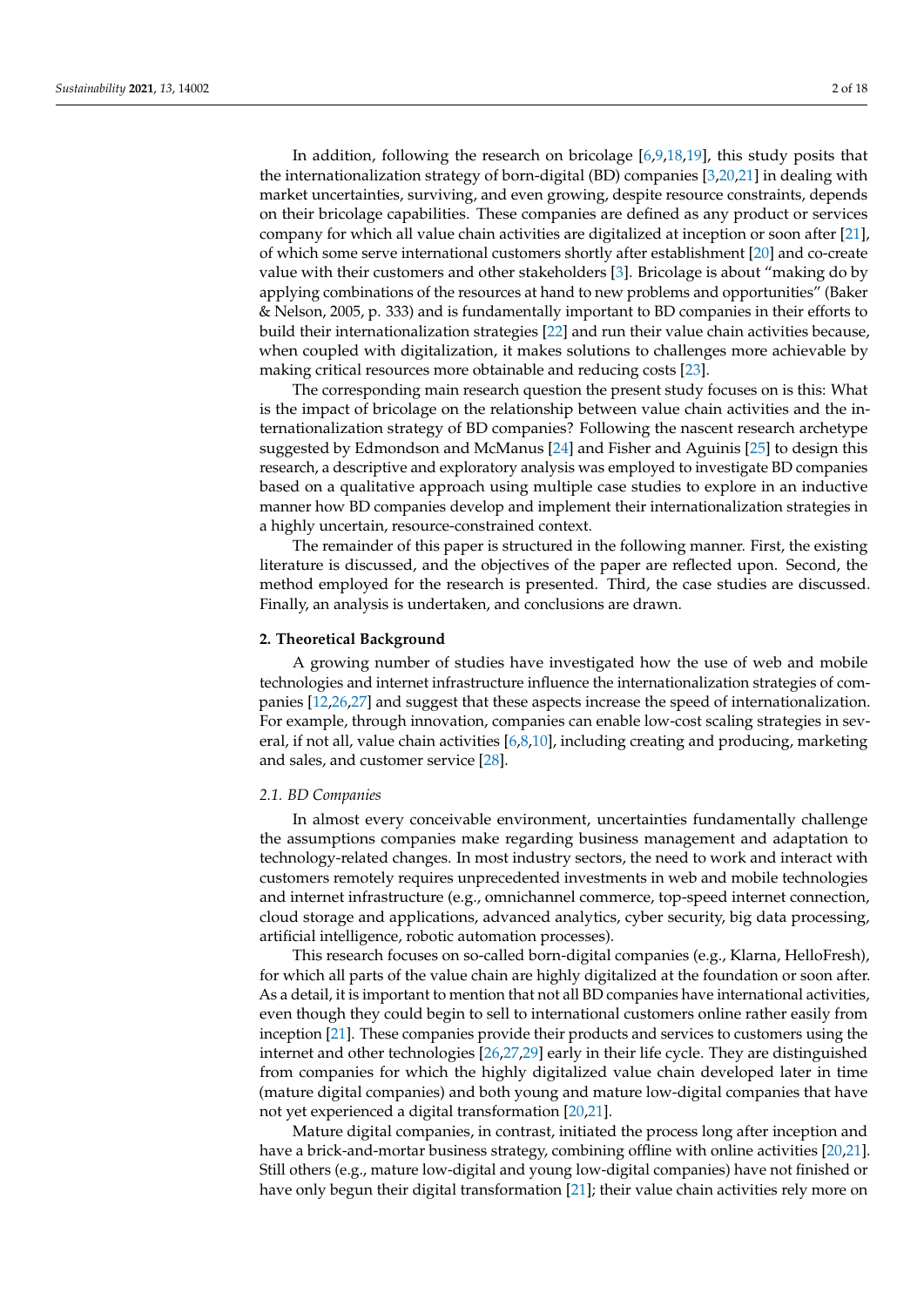offline functions, and their internationalization processes are slower because their speed of learning is lower [\[15,](#page-14-11)[30,](#page-15-8)[31\]](#page-15-9).

Value chain activities can be grouped according to various criteria, but in this study, we differentiate them as upstream (creating and producing) and downstream (delivering, marketing and selling, and customer support) [\[32](#page-15-10)[–34\]](#page-15-11). Most previous studies have looked at digital value chain activities one side at a time. On one hand, there is upstream activity—research and development based on technology and behavioral data, and online platform/website (browser and/or mobile) development [\[35](#page-15-12)[–38\]](#page-15-13). On the other, there is downstream activity—social media-based marketing, analytics, online payment system, online delivery/last-mile delivery service, and online customer support [\[11,](#page-14-9)[39–](#page-15-14)[41\]](#page-15-15).

Ultimately, some elements of the value chain can be digitalized while others remain tangible. An online presence for digital companies selling physical products (e.g., HelloFresh, which specializes in food delivery, but the core product, food, is not digital) represents a digitalization of the process (the company can be located online; thus, some of their digitalized services can be accessed online) [\[21](#page-14-18)[,30](#page-15-8)[,42](#page-15-16)[,43\]](#page-15-17). In this manner, the product has become digitalized in the sense that a digital representation of the product has now become generally global. The marketing channel is digital to a certain extent, whereas the product itself is physical. However, it is also now possible to find, see, and compare the product via interfaces that—all things being equal—denote a digitalization of the product as it is now no longer entirely physical [\[44](#page-15-18)[–46\]](#page-15-19). Digitalization determines the design and development of a given enterprise by creating and capturing value and, thus, leads the way in which the enterprise operates [\[47](#page-15-20)[–51\]](#page-15-21).

Another type of BD company analyzed in the literature is the online platform or digital model (e.g., Spotify, specializing in streaming media). These types of companies are often compared to brick-and-mortar companies—less capital intensive, easier to scale, and more profitable in the long-term—as their earnings model is based on selling services to their user base rather than merely maximizing the sales margin [\[26](#page-15-4)[,30](#page-15-8)[,52\]](#page-15-22). Nambisan [\[26\]](#page-15-4) defines this digital model as *"a shared, common set of services and architecture that serves to host complementary offerings"* (p. 1032). This technological complexity enables cost-effective and efficient access to resources.

However, to take advantage of the technological momentum in the digitalized environment, BD companies require internal skills and knowledge across value chain activities so that they may leverage their resources and generate value-creating internationalization strategies [\[53\]](#page-15-23). Therefore, it may be that some companies do not consider digitalization important for their business, and in some cases, this may be true. Overall, at least most customers search for information online, and naturally, digitalization offers opportunities for companies [\[11\]](#page-14-9). As mentioned above, digitalization of the whole value chain shapes the internationalization strategies of BD companies, offering more groundbreaking application areas for their services or products [\[9](#page-14-14)[,40\]](#page-15-24).

#### *2.2. Internationalization Strategies*

BD companies' internationalization strategy relies heavily on digital technologies to exchange information in a real-time fashion and quickly adapt to customer needs using fewer expenses [\[13\]](#page-14-20), thanks to behavior metrics and openness towards collaboration [\[3\]](#page-14-2). By embedding technology into their international activities, these companies can enhance channel-specific assets through effective information exchange and improved coordination of the internal and external environments [\[54\]](#page-16-0). In this manner, the data obtained enables an enriched and customized customer experience through complex algorithms that target consumers based on their behavior [\[52\]](#page-15-22).

Digital companies do not act alone in building and managing their strategies. They depend on internal resources (e.g., financial, knowledge, skills, human) and external participation of various actors (e.g., users/customers, partners, online communities, freelancers/consultants) [\[3](#page-14-2)[,11\]](#page-14-9). Embracing such collaborations helps them to increase value and reduce time and financial resources and to avoid many common pitfalls that tradi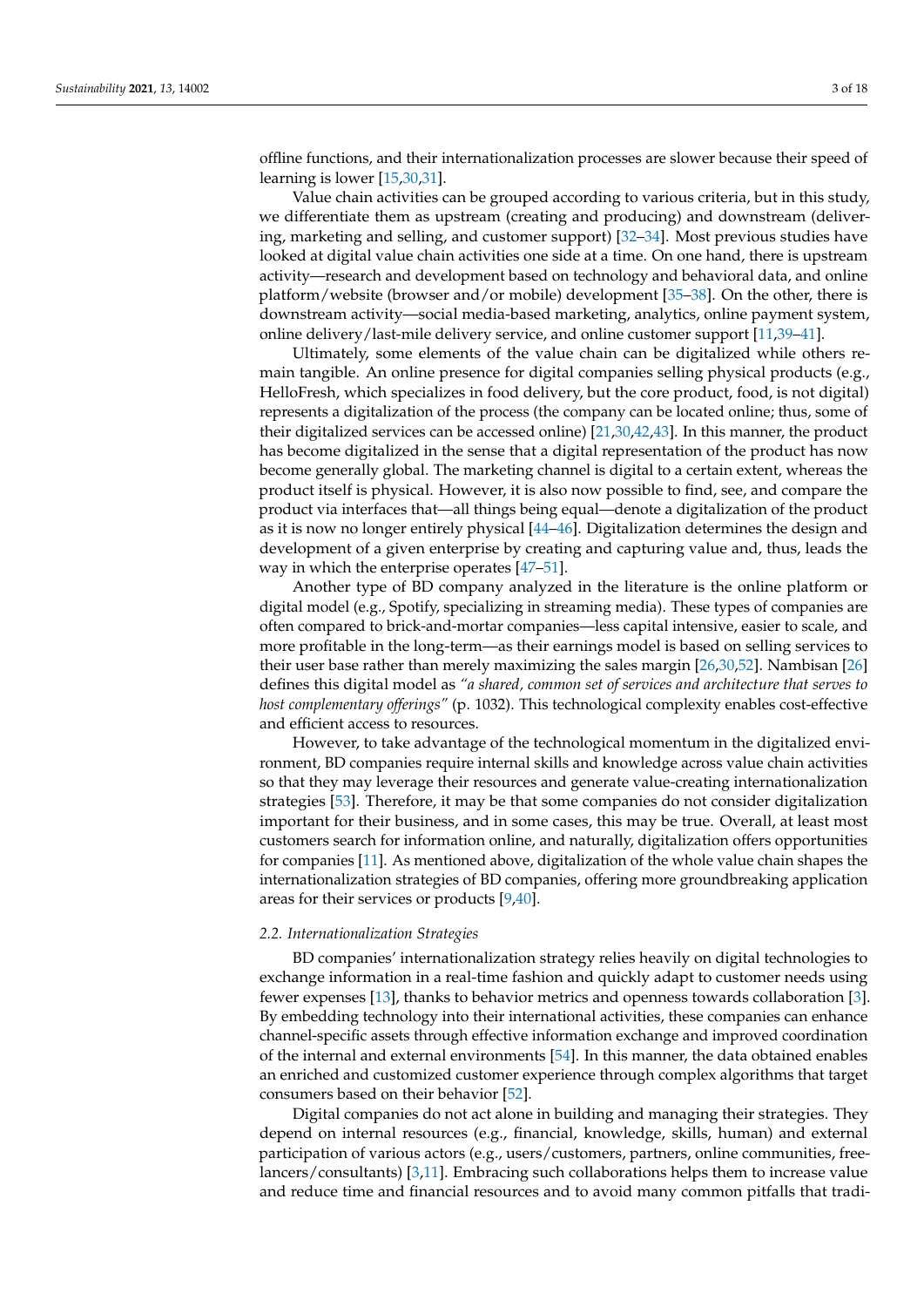tional (brick-and-mortar) companies encounter when they begin to undertake digitization efforts [\[55,](#page-16-1)[56\]](#page-16-2).

In addition, based on existing literature, companies utilize internal and external resources to obtain necessary resources that can maintain or grow the organization [\[23\]](#page-15-1). Internal (value chain) activities are pursued for the collaboration between the employees of a company, which generates resources that can steer the organization through market selection and market entry modes and improves their services or product offerings to diminish the resources and time required for international growth [\[23\]](#page-15-1). External activities, on the other hand, involve accessing various external channels of potential resources available to a company to increase the performance and overcome the challenges raised by the international markets [\[10,](#page-14-8)[40\]](#page-15-24).

Being digital and cost-efficient introduces the opportunity to try different strategic approaches. BD companies tend to re-use a variety of existing resources for different applications than those for which they were originally intended [\[5](#page-14-4)[,57\]](#page-16-3). They end up building their strategy, dominated not by clear vision and careful planning but by a process of trial-and-error experimentation, utilizing existing resources, pasted-up solutions, and technology components put to unexpected uses [\[18,](#page-14-15)[58\]](#page-16-4). Despite the logic of technology, in reality, there is no such thing as flawless processes or rules of thumb on how to embed them effectively in internationalization strategies [\[59,](#page-16-5)[60\]](#page-16-6). Therefore, digitalization gives BD companies the tools and adaptability to build improvised marketing strategies to solve problems and exploit opportunities in foreign markets based on their own experience and customer relationships [\[3](#page-14-2)[,61\]](#page-16-7).

Regarding theory, most of the existing research on traditional companies explains internationalization strategies through the resource-based view theory [\[62\]](#page-16-8) of network theory [\[63\]](#page-16-9). Further, the literature uses a similar algorithm for digitalized companies when explaining internationalization strategies through the network theory [\[4,](#page-14-3)[11,](#page-14-9)[27,](#page-15-5)[29,](#page-15-7)[39,](#page-15-14)[53,](#page-15-23)[64,](#page-16-10)[65\]](#page-16-11), the resourcebased view theory [\[4](#page-14-3)[,12](#page-14-19)[,39\]](#page-15-14) and other internationalization theories [\[13](#page-14-20)[,29](#page-15-7)[,36](#page-15-25)[,44](#page-15-18)[,53](#page-15-23)[,66](#page-16-12)[,67\]](#page-16-13). However, using this single-sided approach, efforts to capture the phenomenon of the internationalization of digitalized companies have mostly resulted in incomplete literature on the topic. However, this research tries to highlight the bricolage approach as an advantage for companies with a highly digitalized value chain as a source of solutions to challenges (e.g., policy, language and culture, product/service adaptation) faced in international development [\[11–](#page-14-9)[13,](#page-14-20)[39\]](#page-15-14). In addition, the bricolage approach is considered novel compared to traditional management approaches as it emphasizes the link to various resource constraints generally faced by SMEs [\[4,](#page-14-3)[57\]](#page-16-3).

#### *2.3. Bricolage Theory*

One possible bridge among existing theories to describe the internationalization strategies of BD companies can be built using the notion of bricolage, adapted from the anthropological research of Lévi-Strauss [\[68\]](#page-16-14). Baker and Nelson [\[18\]](#page-14-15) identified the most important aspects of bricolage: the combining and recombining resources to solve problems and the use of resources at hand, "which may be physical artifacts, skills, or ideas that are accumulated" because they may "come in handy" (p. 336). Therefore, bricolage represents a potentially effective alternative method of organizing in a highly uncertain, resourceconstrained environment [\[18\]](#page-14-15) since the core activities of BD companies are entirely digital (using digital applications for connecting users) and can be shifted over online channels that are accessible from anywhere in the world [\[11\]](#page-14-9). However, one of the common challenges for digital companies is technological uncertainty (due to the need for rapid change and innovation in R&D technology), which is occasionally fueled by a lack of resources [\[4,](#page-14-3)[5\]](#page-14-4).

According to Yang [\[5\]](#page-14-4) and Senyard and Baker [\[58\]](#page-16-4), there are different central elements in bricolage, including the re-use of existing resources when facing new challenges, combining the resources at hand for new purposes (which could potentially respond to a new challenge or opportunity), and taking action with accessible resources, assuming that doing so will help uncover a workable solution.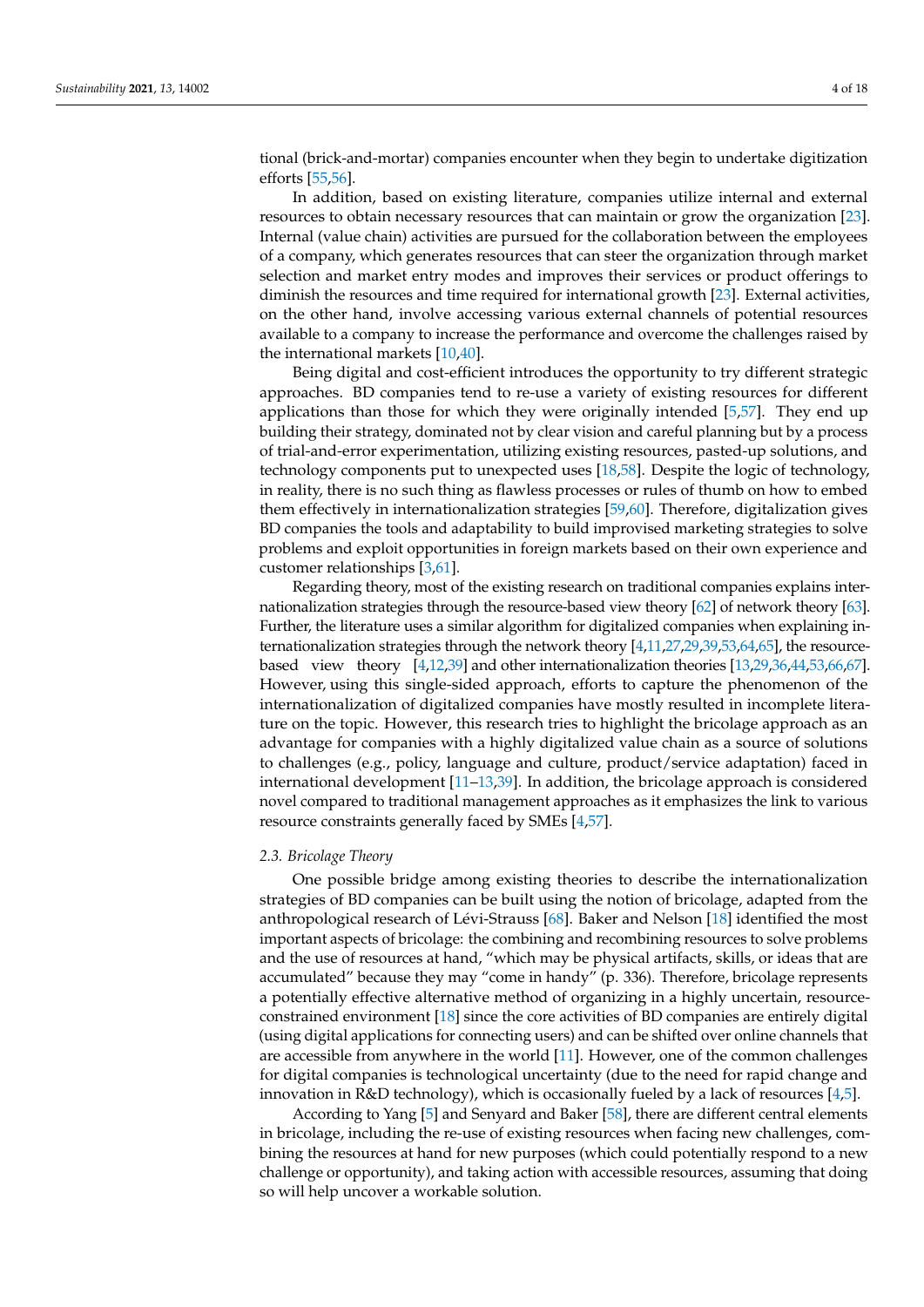New or early-stage companies often tend to use bricolage as a way to temporarily overcome the challenges raised by resource-constraining situations. This approach is described in the research of Baker and Nelson [\[18\]](#page-14-15) as "parallel bricolage." When these organizations operate in resource-intensive environments where new challenges must be faced without access to new resources, bricolage can be employed in five domains: the component, effort, expertise, customer/market, and institutional and regulatory environment domains [\[18\]](#page-14-15).

Nevertheless, based on existing literature, in order to grow, a company must slowly transition to a bricolage-free strategy due to the negative impact of the potential constraints introduced by the bricolage strategy [\[18,](#page-14-15)[69\]](#page-16-15). Due to the specific focus on forming temporary solutions as quickly and easily as possible, the ability to consistently create permanent, highquality solutions, which is mandatory in large organizations, is affected [\[9,](#page-14-14)[18\]](#page-14-15). Focusing especially on solving explicit situations and not going beyond the context at hand brings into question the ability of a company to develop learning competencies [\[18,](#page-14-15)[70\]](#page-16-16).

This uncontrolled approach is closely related to the size and development of a company. Small companies in the growth stage of development are better able to manage market uncertainties, innovate, survive, and perhaps even expand despite the lack of resources [\[9\]](#page-14-14). According to Baker and Nelson [\[18\]](#page-14-15), bricolage may be damaging for large, established companies but can be helpful if used properly and associated with a high degree of digitalization of value chain activities [\[4](#page-14-3)[,8](#page-14-7)[,9\]](#page-14-14).

In summary, BD companies use the resources at hand, recombine them into new uses, and enhance strategies to enter and grow in international markets [\[5\]](#page-14-4). Bricolage helps these companies to find international market opportunities based on the strong foundation provided by the digitalization of their value chain activities [\[6](#page-14-5)[,18\]](#page-14-15).

Further, through rich descriptions of several explanatory case studies, knowledge regarding how BD companies use existing resources to create their internationalization strategies is gained. This approach enables data comparison across cases, the drawing of generalizable conclusions, and the development of testable hypotheses.

#### **3. Methodology**

We employed a comparative case study research method [\[71](#page-16-17)[,72\]](#page-16-18) because this method is considered useful for examining the context and features of two or more instances of specific phenomena [\[73\]](#page-16-19). This research uses descriptive and exploratory case research approaches to better understand the internationalization strategies of BD companies and describe contextual factors and their behavioral implications.

The research procedure follows the guidelines developed by Yin [\[72\]](#page-16-18) and the recommendations for rigor in positivist case research by Dubé and Paré [\[74\]](#page-16-20). A multiple-case design was utilized. Multiple cases deepen the understanding of a particular phenomenon and help generate more powerful explanations than a single-case design. Further, the evidence from multiple cases is often regarded as having more compelling support for the development of testable hypotheses, hence rendering the overall study more robust [\[72](#page-16-18)[,73\]](#page-16-19). The theoretical basis that guided the selection of case companies was the general description of BD companies, in which all core activities of the value chain are digitalized at inception. The core activities of the value chain defined the major business components and helped create an overview of the company business strategy [\[32](#page-15-10)[,49](#page-15-26)[,50\]](#page-15-27).

#### *3.1. Sample Selection*

A sample of three organizations of different ages (young < 3 years and mature > 3 years) and in different stages of development (development and growth), with domestic and international activities, was selected. By selecting companies from both stages, it is possible to show that the choice of internationalization strategy used by these companies is not a function of a particular type of value chain activity but can be generalized to different types of BD companies. Furthermore, the sampled BD companies are headquartered in Finland and have international activities in foreign markets that allow for the analysis of their internationalization strategies. The selected cases have their businesses built around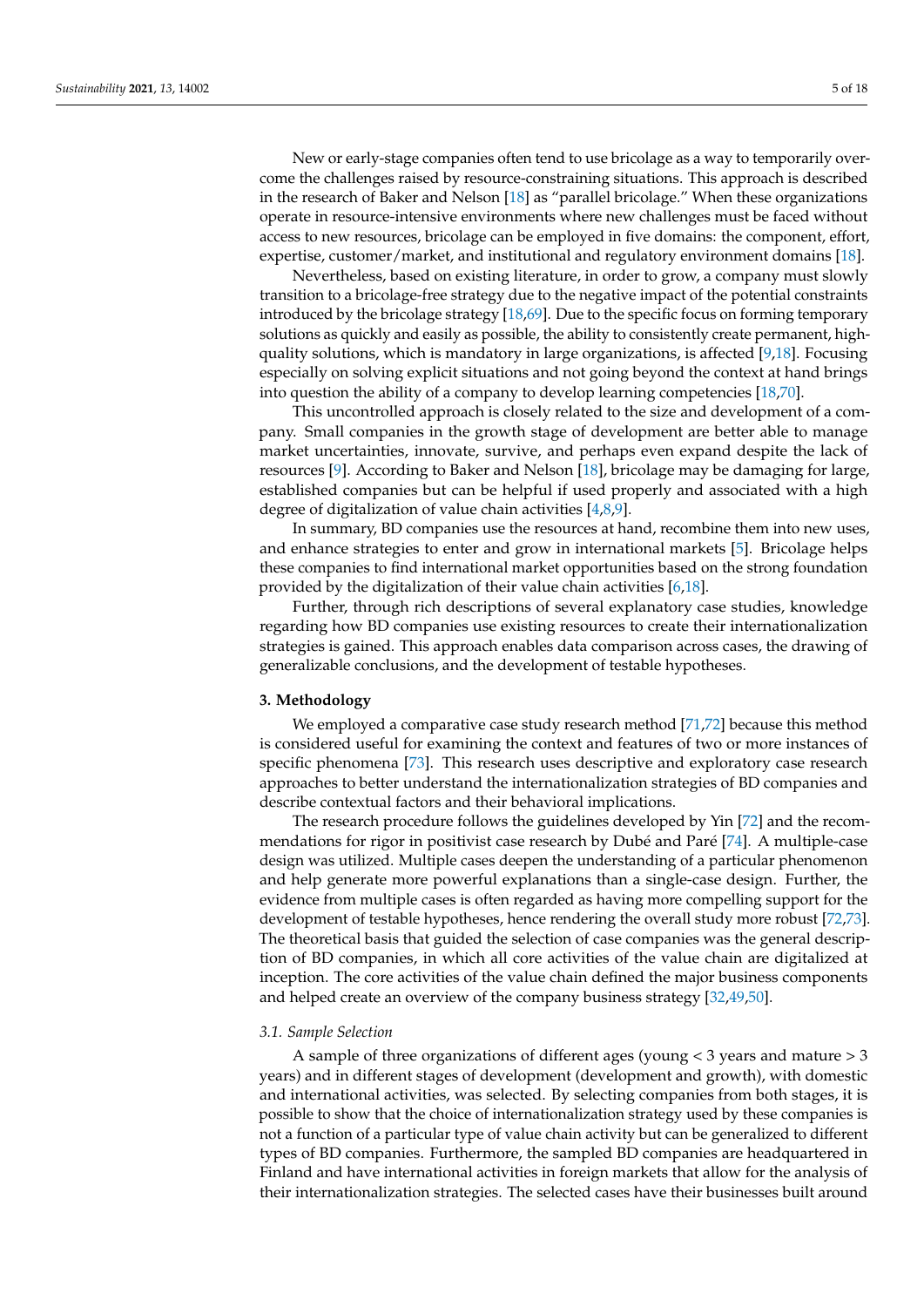proprietary online platforms, with a fully digitalized value chain, and they are believed to be most relevant to the main research objective [\[75](#page-16-21)[–77\]](#page-16-22) and allow the exploration of the largely untapped topic of the company digitalization phenomenon. The country and cases were not selected randomly but were based on the close connection of the author to the Finnish entrepreneurial ecosystem, which is recommended by Eisenhardt [\[71\]](#page-16-17), who asserts that choosing cases aimlessly is neither necessary nor desirable. A brief overview of the case companies is provided in Table [1.](#page-5-0)

| <b>Company Name:</b>                  | UpCloud<br><b>Glostars</b>                                                     |                                                                                                                 | <b>4straction</b>                     |  |
|---------------------------------------|--------------------------------------------------------------------------------|-----------------------------------------------------------------------------------------------------------------|---------------------------------------|--|
| Activity description                  | Social media                                                                   | Hosting services                                                                                                | Management system                     |  |
| Year founded                          | 2015                                                                           | 2011                                                                                                            | 2016                                  |  |
| Employees                             | 11                                                                             | 34                                                                                                              | 9                                     |  |
| <b>Business strategy</b>              | B <sub>2</sub> B and B <sub>2</sub> C<br>B <sub>2</sub> B and B <sub>2</sub> C |                                                                                                                 | B <sub>2</sub> B and B <sub>2</sub> C |  |
| Turnover                              | >4 mil. euros<br>n/a                                                           |                                                                                                                 | n/a                                   |  |
| Number of users                       | >1000                                                                          | $>3000$ users                                                                                                   | >300                                  |  |
| Offline presence                      | Offices: Finland.<br>Bangladesh                                                | Offices: Finland,<br>Singapore, UK, US.<br>Data centers: Finland,<br>UK, US, Germany,<br>Netherlands, Singapore | Offices: Finland                      |  |
| Online presence                       | Users from $>20$<br>countries                                                  | Users from $>130$<br>countries                                                                                  | Users from<br>>4 countries            |  |
| Business stage                        | Development stage                                                              | Growth stage                                                                                                    | Development stage<br>and growth stage |  |
| Location interview                    | In person/Skype                                                                | Skype/Skype                                                                                                     | Skype/Skype                           |  |
| Interview duration<br>(hours.minutes) | 1.30/1.20<br>1.15/1.10                                                         |                                                                                                                 | 1.10/1.20                             |  |

<span id="page-5-0"></span>**Table 1.** Details of the firms investigated.

## *3.2. Data Collection*

The data were collected in late 2018 from primary sources, semi-structured interviews with top managers (two informants from each company), and secondary sources (e.g., company websites). In all three companies, interviews were conducted with the members of the board of directors, each of whom are called "informant" here. During the analysis, additional questions came up, and the research team realized that more information on certain aspects was required. In such instances, the team returned to the interviewees, conducted a second interview, and collected additional data until it was concluded that the saturation level of information concerning the topic was reached [\[77](#page-16-22)[,78\]](#page-16-23). All six interviews were recorded and transcribed. One of the informants was interviewed in person, while the other five were interviewed via Skype. Both types of interviews followed the same procedures. There were no noted significant differences in the quality of information given or interview duration between these two techniques. The average interview length was 60–80 minutes.

The case protocol included questions aimed at developing a clear understanding of the configuration and digitalization of the value chain activities and internationalization marketing strategy (and entry market modes, niche market strategy, standardization vs. adaptation strategy). As such, the protocol included open-ended questions to enable participants to comment on issues that they considered important. The questions and asking order were the same for all respondents [\[79\]](#page-16-24). This helped generate specific information on the digitalization of the value chain and internationalization strategy to satisfy the "how" and "why" questions [\[79\]](#page-16-24).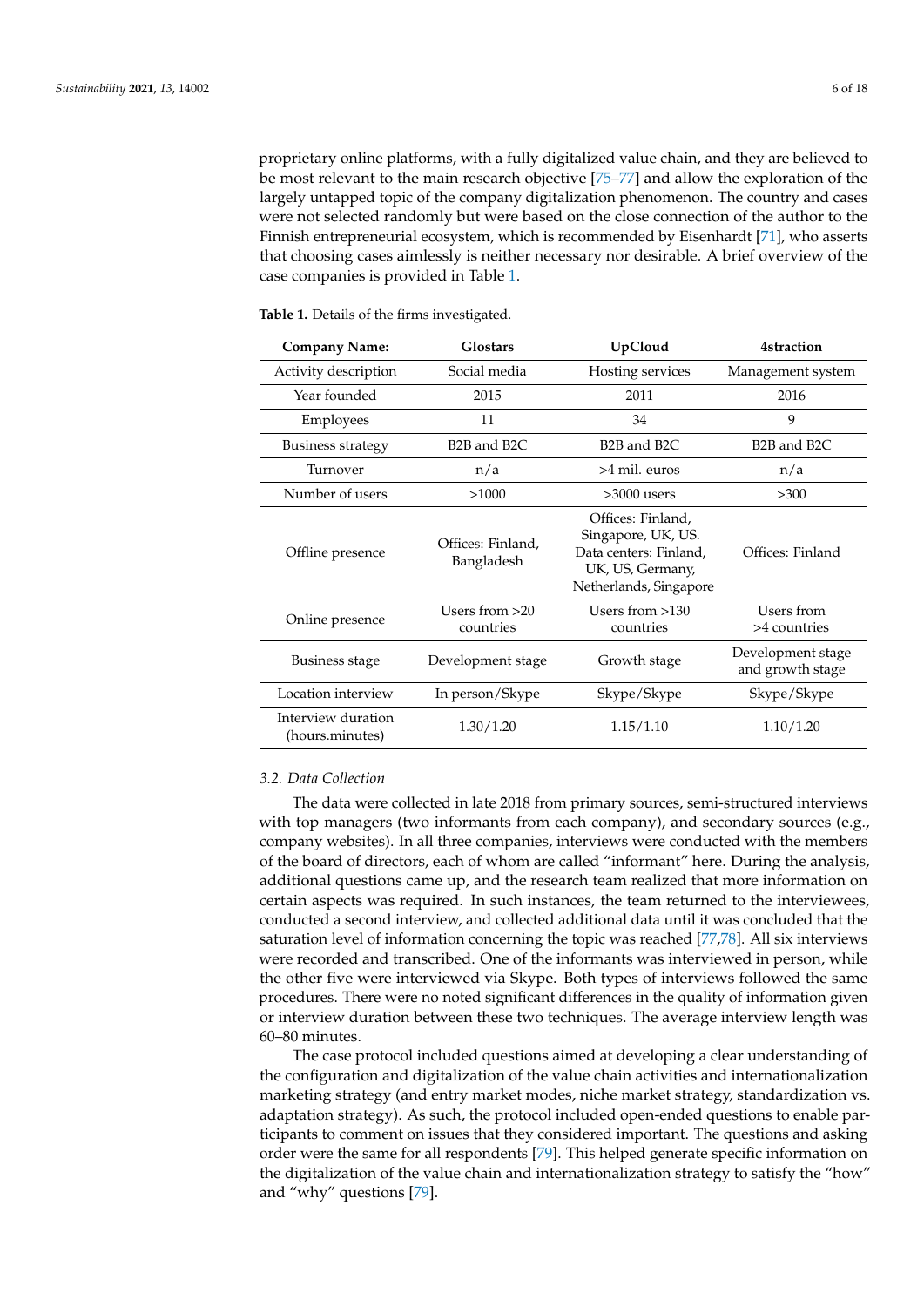More specifically, the case protocol was divided into five sections. The first two sections asked interviewees very specific questions regarding their background (e.g., involvement in strategic decisions, employment duration within the company) and their company details (e.g., description about the product/service and overall sales). The third section requested information on the geographical distribution of the company's business activities. The fourth set of questions was used to obtain information on the degree of digitalization of the company operations. The last section included questions exploring their strategy for entering foreign markets. In addition, respondents were asked how a certain strategy was implemented (for each of the strategies suggested), how intensively they were undertaken, and the metrics regarding the success of the strategy.

# *3.3. Data Analysis and Coding*

Table [2](#page-6-0) features evidence from the interviews for each of the first-order concepts and theoretical categories. The first-order concepts were described in one sentence to highlight the similarities among the cases [\[79\]](#page-16-24). Despite the fact that there still exists some variation between the analyzed cases, this study concentrates on resemblance among them, which is necessary for obtaining the research outcomes [\[80\]](#page-16-25). The observation of constant elements in a heterogeneous sample provides more solid grounding for a general process model [\[71,](#page-16-17)[75,](#page-16-21)[81\]](#page-16-26). Using the reasoning and concepts mentioned in the existing literature, the theoretical categories were included based on the initial codes that emerged from the data. Next, the aggregate theoretical dimensions represent the key findings of the research that emerged from the analyzed data. Codes for the evidence categories are as follows: "A," evidence from the first informant; "B," evidence from the second informant.

<span id="page-6-0"></span>

| Evidence<br>Glostars<br>UpCloud<br><b>4straction</b> |              | 1 <sup>st</sup> Order Codes | <b>Theoretical</b><br>Categories                                                                                       | Aggregate<br><b>Theoretical</b><br>Dimensions |                                  |
|------------------------------------------------------|--------------|-----------------------------|------------------------------------------------------------------------------------------------------------------------|-----------------------------------------------|----------------------------------|
| A, B                                                 | A, B         | A                           | Explicit statement of online<br>coordination of the entire process of<br>R&D, purchasing, and logistics.               | Creating                                      |                                  |
| A, B                                                 | A            | A, B                        | Statements that described<br>development activities managed by<br>in-house teams.                                      | Producing                                     |                                  |
| B                                                    | A, B         | A, B                        | Explicit statement describing<br>services and product delivery using<br>an online platform and<br>mobile apps.         | Delivering                                    | Value chain                      |
| B                                                    | A, B         | A, B                        | Explicit statement of using all<br>available channels (online-offline).                                                | Selling and<br>marketing                      |                                  |
| A, B                                                 | A, B         | A, B                        | Statements that customer support<br>services were entirely tied to online<br>(e.g., email, chat) channels.             | Supporting                                    |                                  |
| A                                                    | $\mathbf{A}$ | A, B                        | Explicit statements of choosing<br>internationalization in countries<br>with a digitalized infrastructure.             | Market selection                              |                                  |
| A, B                                                 | A, B         | A, B                        | Statements that describe combining<br>online-offline<br>modes to internationalize.                                     | Market entry                                  | Internationalization<br>strategy |
| A, B                                                 | A, B         | A, B                        | Explicit announcements regarding<br>the complete digitalization being<br>essential for service or<br>product offering. | Service or<br>product offering                |                                  |

**Table 2.** Data structure.

Source: *Adapted after Walsh and Bartunek [\[80\]](#page-16-25).*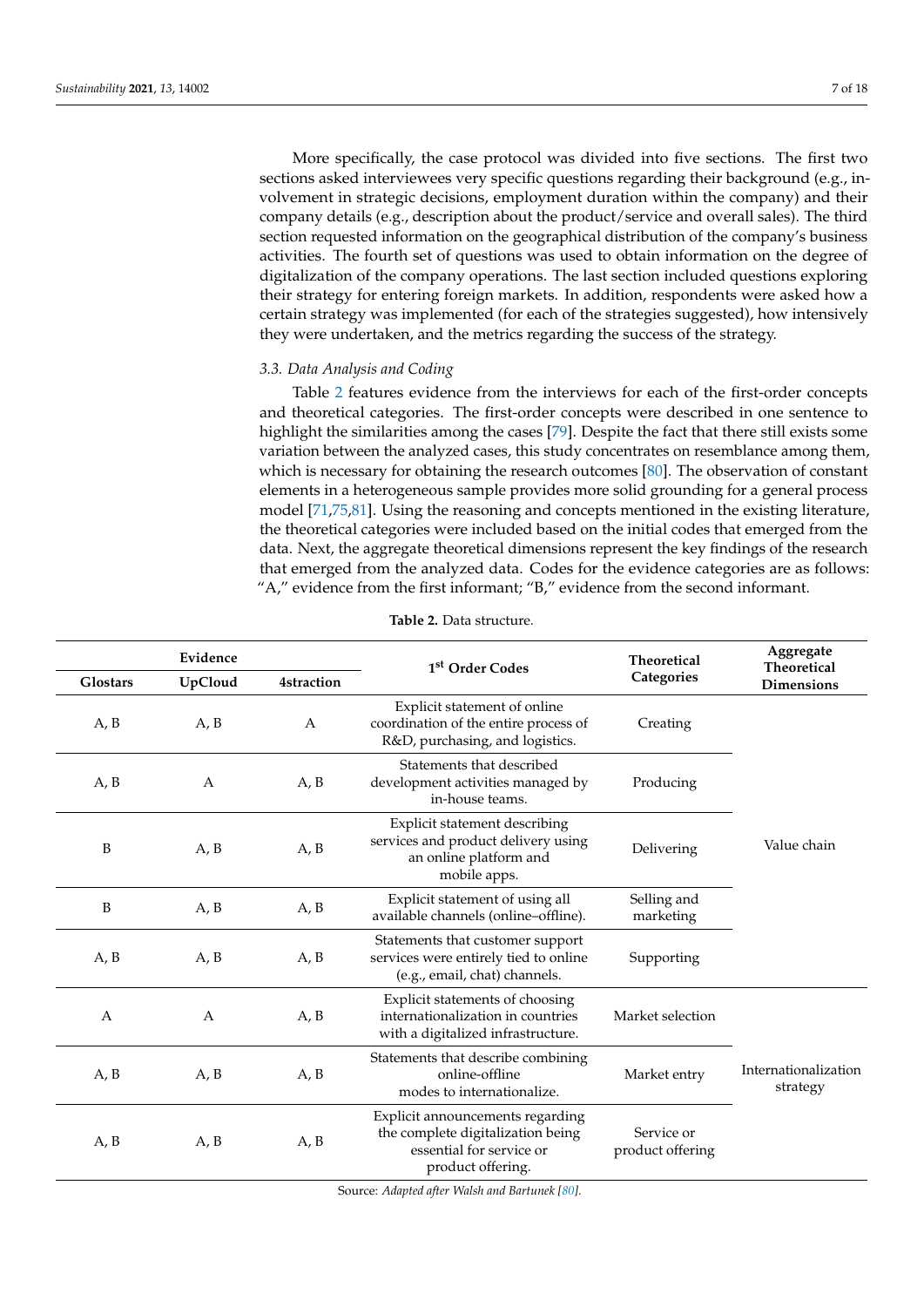All three companies selected for comparison and highlighted in Table [1](#page-5-0) are Finnish BD (SMEs) companies at different stages of development (young vs. mature) with international activities. Their business type can be described as online service companies with digital platforms that facilitate the interaction and seamless exchange of products between consumers and independent suppliers [\[41](#page-15-15)[,52](#page-15-22)[,82\]](#page-16-27). Although all three companies are quite similar (i.e., operate in the same industry, have similar business models), the variation in the different stages of business development could reveal advantages for developing a better understanding of the internationalization strategies of BD companies.

All three companies are between three to seven years old and have engaged in international activities since or soon after (less than three years) their inception. Their geographical expansion (online: users, partners; offline: offices and data centers) is global. The mode of market entry describes a pattern of usage between different existent resources available for these companies, which are mostly in-house. Two companies chose to establish themselves abroad with their own staff, offices, and data centers. Two of these companies—which have a B2B- and/or B2C-oriented business strategy—serve a global online market from relatively few offices. This is referred to as online internationalization [\[27](#page-15-5)[,83\]](#page-16-28). The third company has focused more on domestic and close-by markets.

### **4. Findings**

As entrepreneurship has been defined by Stevenson and Jarillo-Mossi [\[84\]](#page-16-29) as "the process by which individuals pursue opportunities without regard to the resources they currently control" (Stevenson and Jarillo-Mossi, 1990: 23), entrepreneurship can occur primarily via two avenues: resource seeking (e.g., raising investment or grant funding) or creating the most out of the resources at hand (bricolage). Nevertheless, considering existing research in the field of bricolage  $[6,9,18]$  $[6,9,18]$  $[6,9,18]$ , it appears to be more relevant for new enterprises or early-stage companies but can occasionally have important potential for bigger firms exploring new business ideas or low-resource markets on tight budgets or with limited or no additional resources [\[85\]](#page-16-30).

# *4.1. Digitalization of the Value Chain Activities and Bricolage*

Digitalization of the entire value chain is essential for companies that intend to internationalize. It represents the main engine of the value chain for these companies, if we imagine the strategy to be the fuel and the bricolage to be the skills. 4straction, UpCloud, and Glostars did not exist two decades ago because of the limited internet infrastructure and underdeveloped web technologies.

*Digitalization is the heart of everything. Most of all, without digitalization our company would not have existed.*

(Glostars-Informants A and B)

*We could not succeed 20 years ago because there would not have been an online infrastructure as it is now, the internet.*

(UpCloud-Informants A and B)

*Without digitalization, it's almost impossible if you think about premise models.*

(4straction-Informants A and B)

The rapid pace of digitalization made it more urgent than ever for companies to find fast solutions to problems using their available resources. While the processes and resources for building business strategies, augmented by skilled leadership, have often been beacons of success during times of disruptions or transformations, the extent of integrating and using technology represents the stark differentiating role between success and failure.

*Digitalization of our value chain activities helped us to save time and money as well.* (Glostars-Informants A and B)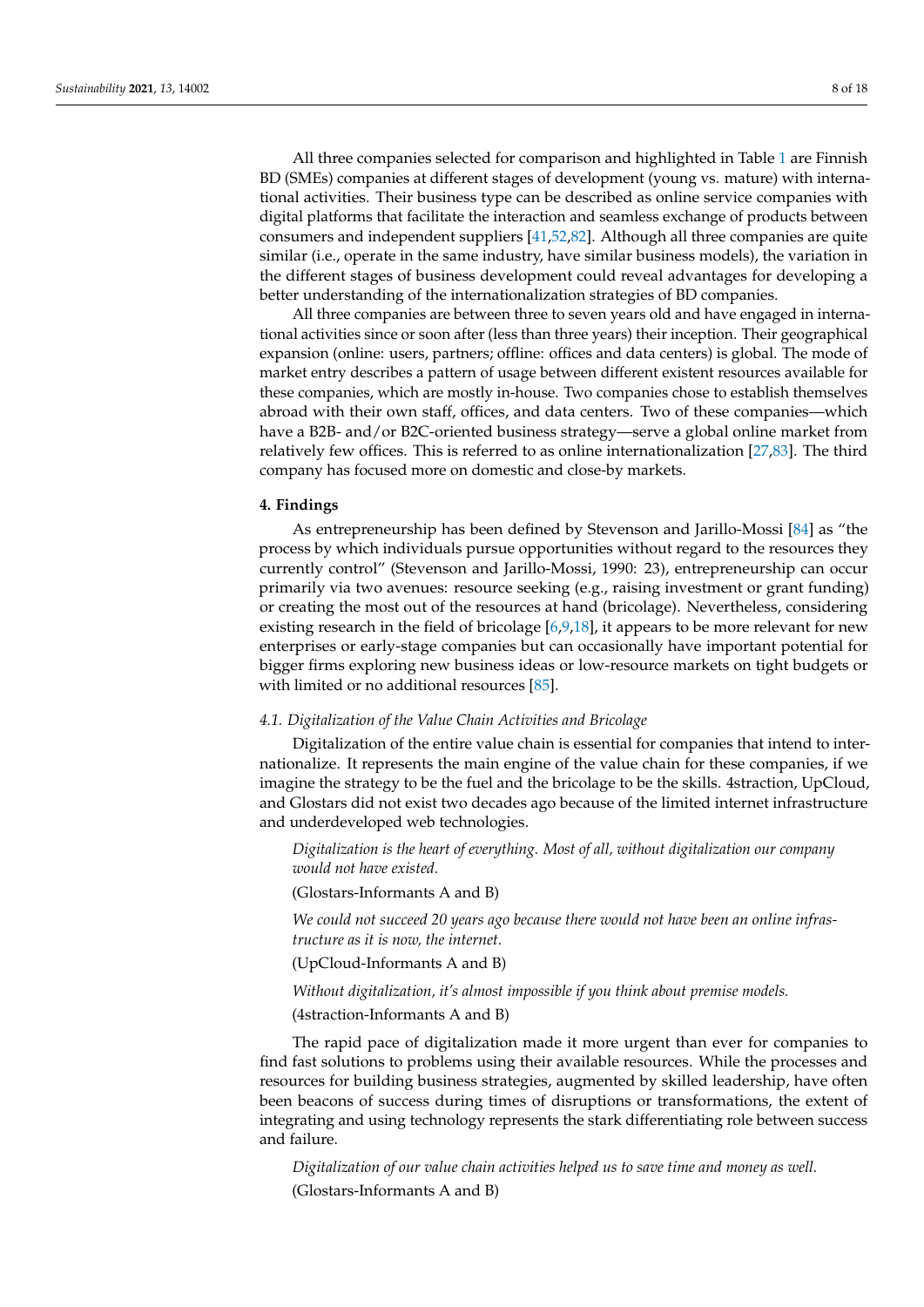*we have to be inventive in how we promote ourselves with lesser resources.*

(UpCloud-Informants A and B)

*Having a 100% digital product, I would say that online is the most economical way to distribute and to sell.*

(4straction-Informants A and B)

Combining both channels (internal and external), bricolage could generate resources for digital value chain activities (e.g., online platform, social media strategy, AI customer support) or physical ones (e.g., inputs for machines, materials, parts, land, waste). However, this research considers that digital resources with appropriate traits have the rather unique characteristic of being relatively cheap to transform into other resources [\[23,](#page-15-1)[86\]](#page-17-0).

*We use social media platforms not only to promote ourselves but to collect information on our target markets, market trends, and our competitors' offerings on those particular markets.* (Glostars-Informant A) *Social media platforms and the internet, in general, represent a big source of data when it comes to our challenges regarding the strategy.*

# (Glostars-Informant B)

*We have to be creative in terms of how to spread the word. We use big data analysis to set up prices in different markets. Most of the marketing activities are also done online just to cut down costs of customer acquisition and to increase performance overall.*

(UpCloud-Informants A and B)

*We learned to use online solutions combined with the ground support of our partners. Nevertheless, we combine all the channels (internal and external) to get customer attention.*

(4straction-Informants A and B)

According to our cases, through the digitalization of the value chain activities, most companies can succeed in adjusting and extending their offerings to more digitally enhanced products or services. Technological capabilities (e.g., skills to manage digitalization, use of cutting-edge technologies) stand out as key factors of success in an intensively digitalized industry, decreasing costs associated with spatial distance (e.g., remote working, decision-making processes, and digital operations).

*Our development team is located in Bangladesh, but we use Team Viewer and Skype to visualize and to test the user experience and to communicate our feedback.* (Glostars-Informants A and B) *All services are accessible online, on our web platform and mobile apps. Thus, these are the channels people can access our solution.*

(Glostars-Informant B)

*We coordinate online the entire process of data center deployment. We do not really touch the servers in Helsinki at all. Everything is done digitally by the operations team.* (UpCloud-Informants A and B) *Our services are fully distributed through the Internet infrastructure.*

# (UpCloud-Informant A)

*The online side of these activities is that with existing customers, we have in place an automatic system that records and reports user activities to understand how easy it is to use the platform and how effective it is.* (4straction-Informants A and B) *To distribute our services, we use an online platform and mobile apps (Android and iOS) translated in three languages (Finnish, Swedish, and English) through a cloud delivery system*.

(4straction-Informants A and B)

The cases suggest that bricolage can mobilize companies with a digitalized value chain to intensify the business outcome of internal and external resources. According to Yang [\[5\]](#page-14-4), this could facilitate internal cooperation between different business units as well as partnerships with external stakeholders. Therefore, companies are encouraged to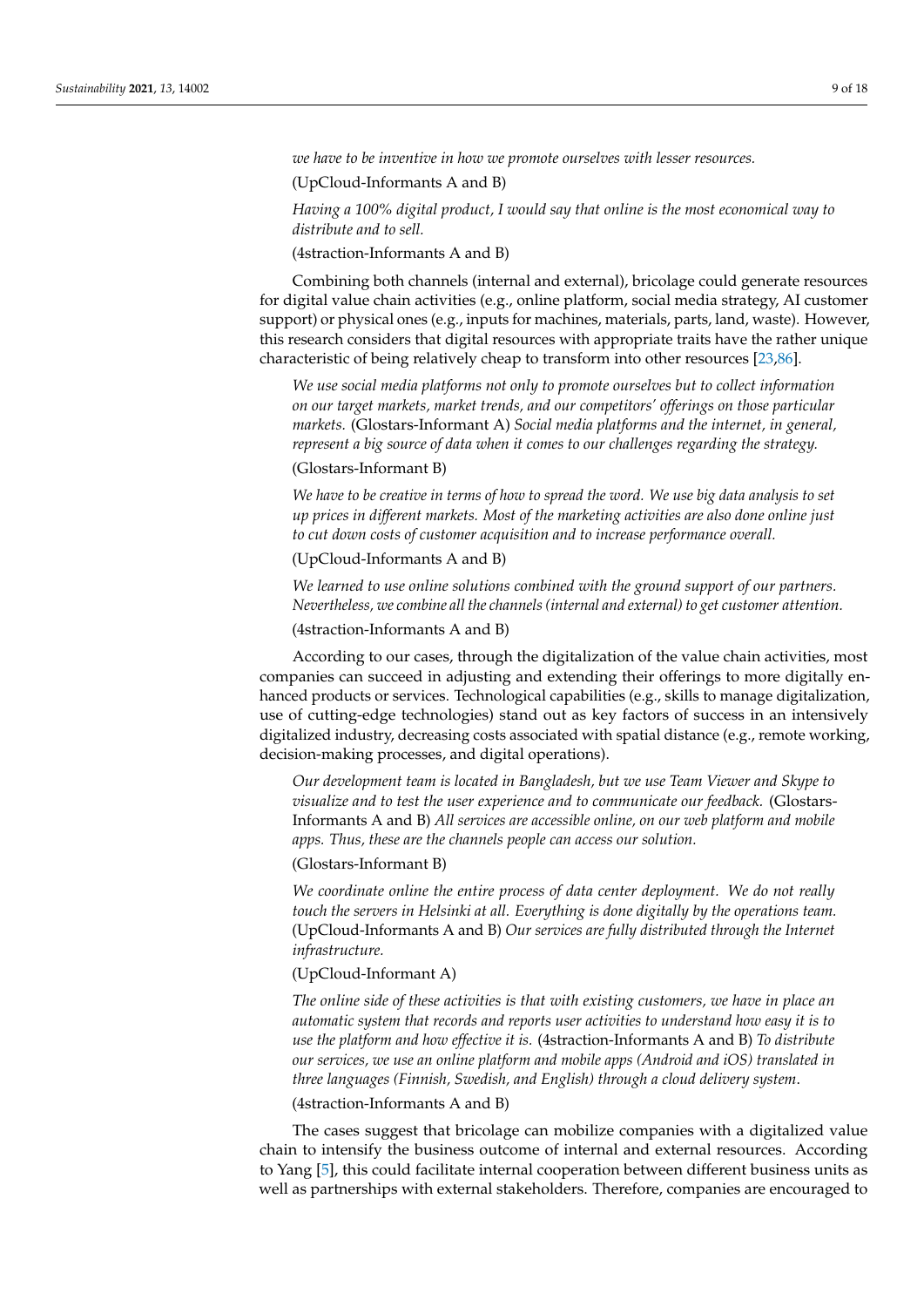combine available resources, if needed, to develop their internationalization strategies to fit their internal organizational context and the external environmental conditions [\[5\]](#page-14-4).

. . . *if you want to play it smart and creative than you have to constantly brainstorm and find new ideas using combining internal and external resources*.

## (Glostars-Informants A and B)

*We are using digital tools or using somehow local people/partners, which enables us to reach potential customers. But we haven't had a very specific marketing strategy as such.*

## (4straction-Informants A and B)

*We follow the market with our own "market radar", which analyzes online what products or services other companies are providing. Moreover, we discuss regularly with 5 to 10 customers and potential consultants (partners) in order to validate our technical and business ideas.*

(4straction-Informant A)

## *4.2. Internationalization Strategy and Bricolage*

Based on this research finding, digitalized companies can apparently use bricolage to grow rapidly internationally and/or with less expenditure. Additionally, bricolage provides the proper means to obtain the required knowledge and other resources necessary to develop and exploit their value chain activities. Refusal to accept the limitations of a resource-constrained situation or environment requires, in most cases, bricolage.

*The development team takes care of the result of research and develops our services and the product team ensures that our services are up and running.*

## (UpCloud-Informant A)

*Our internationalization strategy is flexible and focused on finding the most relevant answer to issues with available resources. If one of our usability engineers knows how to design a marketing campaign; of course, we use the usability guy to design these fancy pictures and use his strengths to be able to provide killer marketing campaign materials.* (4straction-informant A and B) *The market research was done by the CTO and his team, and we gathered feedback to improve our technologies.*

(4straction-Informants A and B)

These companies target countries with a considerable market size, enabled by the internet infrastructure. Apart from marketing and sales, BD companies can decide to enter those markets with the plan to localize other activities as well (e.g., technical logistics, customer support). Thus, these countries become something similar to a business hub for their core activities.

*We focused in particular on these countries (e.g., Russia, Bangladesh, US, Sweden) because people use social media a lot and create content. Moreover, these countries set the trend for the future.*

# (Glostars—Informant A)

*Service side, we are in Singapore, Germany, the Netherlands, the United Kingdom, and the United States. There, we currently have both offices and data centers because these countries are in generally technology-driven.*

# (UpCloud-Informant A)

BD can mostly manage the challenges raised by entry market modes and serve the global operations of their customers, thanks to their home country.

*The ecosystem in Finland helped us to engage users from different countries.* (Glostars-Informant A)

. . . *even though we are from a small country like Finland, there are plenty of companies that conduct business and people are willing to share their experiences to help others.*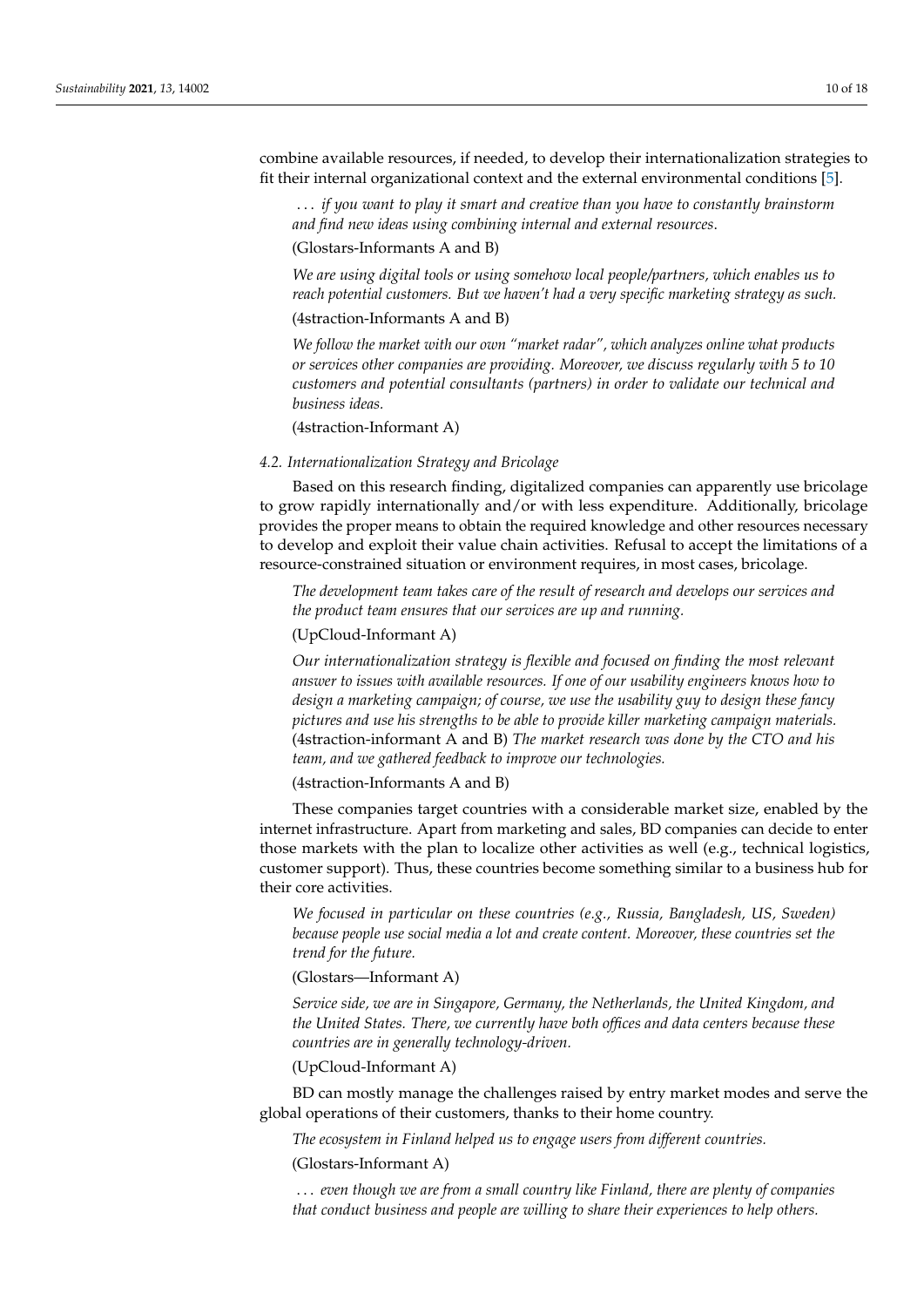# (UpCloud-Informants A and B)

*Target countries are very alike with Finland regarding the usage of technology and management habits.* (4straction-Informant A) *We intend to target first Scandinavian countries (Sweden, Norway, and Denmark) because of the market similarities (use of technologies, policy regulation) and management habits.*

# (4straction-Informants A and B)

These companies combine online activities considered as less-controlled market entry modes made available by the digitalization of the value chain, with offline activities considered the more controlled ones determined by business strategy and country regulations. In general, entry modes enhanced by digitalization (e.g., social media marketing) take less time and resources compared with the more controlled modes (e.g., local agents, data centers, offices) that are specific to low-digitalized companies.

*In general, we do not create bulletproof plans because planning is a well-thought hypothesis that probably doesn't stand the interaction with the customer or the market. Instead, we combine online and offline available resources to solve different situations.*

## (UpCloud—Informant A)

. . . *if we talk about marketing,* . . . *if you want to play it smart and creative, then you have to constantly brainstorm and find new ideas using combining online with offline activities.*

(Glostars-Informants A and B)

Analyzing the cases and the existing literature, bricolage represents a process for developing an initial strategy using few available resources or creating a strategy with the goal of exceeding the bounds of current value chain activities [\[8](#page-14-7)[,9](#page-14-14)[,87\]](#page-17-1). Consequently, bricolage helps them to leverage the resources available throughout the organization and boost the delivery of customer value in their product or service offerings (i.e., customer experience support) and enhance customer connectivity all over the world.

*Being a digital company, we provide support for users through an email or Facebook page. We have also obtained a feedback form on our platform and on our mobile apps.*

## (Glostars-Informants A and B)

*We offer customer online support on a 24/7 basis and all of our offices are actually eight hours apart from each other. Thus, with that arrangement, we are able to run 24/7 online support in the manner that everybody does regular daytime hours.*

(UpCloud-Informants A and B)

*Customer support is mostly embedded in our systems (e.g., online chat, email, feedback form).* (4straction-Informants A and B) *The internet makes it really much easier to deliver the platform to our customers.*

(4straction-Informants A and B)

### **5. Discussion and Conclusions**

Bricolage is about making do with what is available at hand, and effectuation is about selecting between a given set of means and their possible effects [\[57](#page-16-3)[,88](#page-17-2)[,89\]](#page-17-3). Accordingly, BD companies can reach customers (users) and partners with digital resources at hand, whereas low-digital companies use available resources to foresee the possible outcomes of their decisions. In practice, due to the digitalization of the value chain activities, it appears that BD resource environments are constructed to facilitate the creation of something from less or even nothing [\[57\]](#page-16-3), as compared to effectuation, where companies facing unpredictable situations collect information through experimental and iterative learning techniques aimed at discovering the future.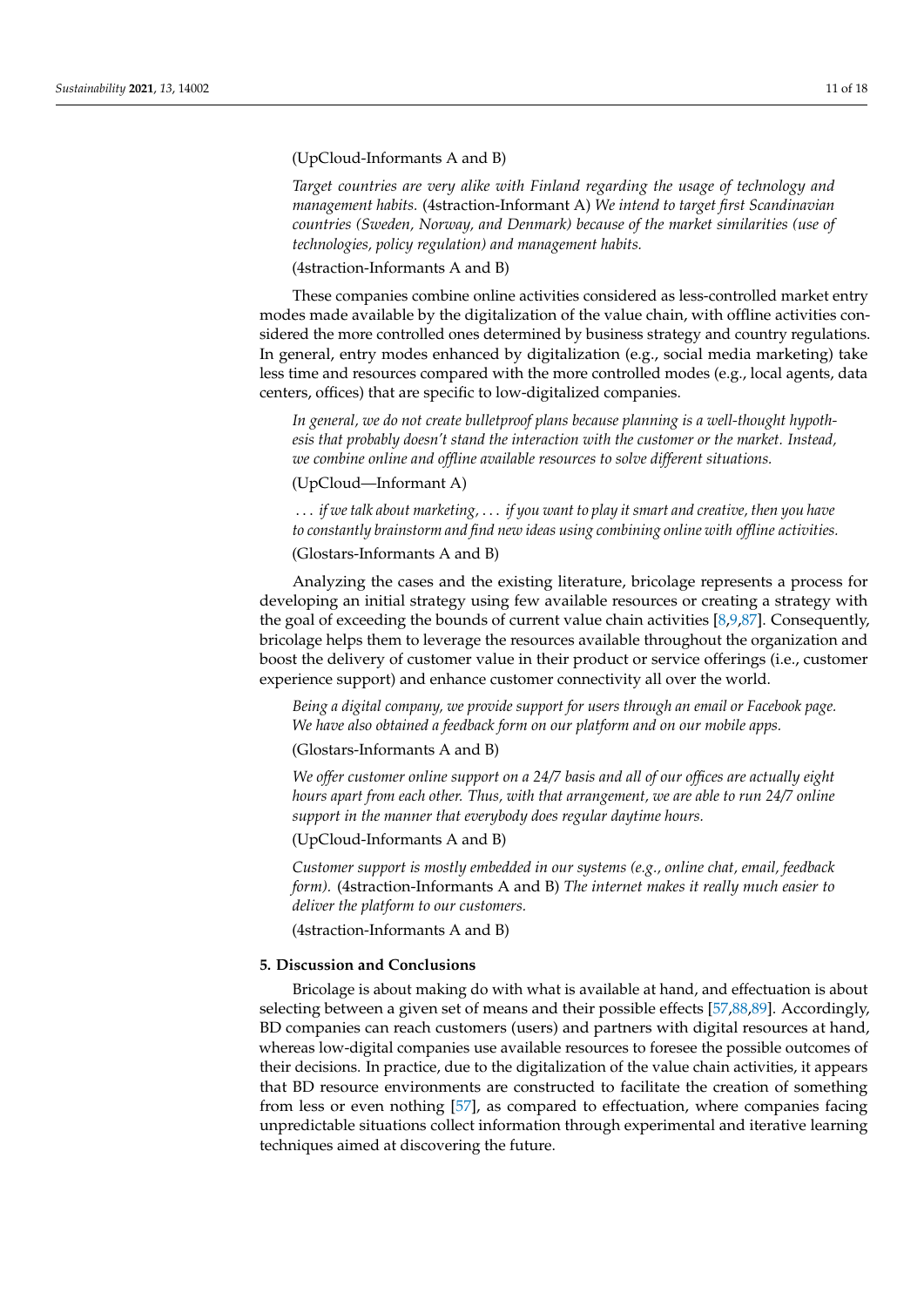**Proposition 1:** Digitalization gives BD companies the tools and bricolage provides the skills to apply their internationalization strategies with the resources at hand and to extend, especially, into markets with a high coverage of digital technologies.

Bricolage enhances the decision-making process and supports the capabilities of BD companies to solve challenges with the available resources and reach their business goals (e.g., internationalization, foreign market growth). As made evident in the previous section, this approach of re-using and mixing different resources and improvising solutions to solve existing problems and create new opportunities can be explained through bricolage [\[4](#page-14-3)[,18\]](#page-14-15). Thus, the analyzed sample was consistent in terms of statements of generating value by combining digitalized resources and activities to overcome the new challenges faced internationally that the resources were not originally intended to tackle.

**Proposition 2:** Over time, the bricolage capabilities of the company, supplemented by its internationalization experience, lead to the performance of exploiting the digitalization of its value chain.

Similar to the research of Busch and Barkema [\[6\]](#page-14-5), the results of this paper suggest that companies can build or improve their business strategies by utilizing bricolage processes, and this approach, contrary to the assertions of Baker and Nelson [\[18\]](#page-14-15), can enhance their growth in domestic and foreign markets. In addition to the papers mentioned, based on all three case studies, higher digitalization of value chain activities can ameliorate the quality standard of products or services. At the same time, BD companies can scale up parallel bricolage for their value chain activities (both upstream and downstream of the value chain).

**Proposition 3:** BD companies combine, using bricolage skills, digitalized (online) modes of entry with physical (offline) modes to optimize their internationalization strategy.

Based on this study and the existing literature, both internal and external dimensions of bricolage are important for building and successfully exploiting the opportunities highlighted by the internationalization strategy, work optimization, and financial resources [\[23\]](#page-15-1). Both of these activities involve what Sarasvathy and Dew [\[90\]](#page-17-4) call an "expanding cycle of resources" that are available to companies. These can be experimented with as expanded channels of resources that can be used as a basis for accessing other resources [\[23\]](#page-15-1).

**Proposition 4:** Thanks to digitalization and bricolage, BD companies improve, in real-time, their services or products.

BD companies can adopt parallel bricolage in all domains in a more entrepreneurial environment [\[5\]](#page-14-4). However, based on differences in their value chain activities, some companies could selectively use only one or two bricolage domains before attracting additional resources for those specific activities. The findings advocate that an entrepreneurial culture within a company could enable bricolage behavior. This behavior could eventually inspire other business units of the organization to restore their business strength, which can lead to innovation in key business areas that bring about internationalization growth [\[5\]](#page-14-4).

The internationalization strategies of BD companies cannot be explained by only one theory [\[11,](#page-14-9)[26,](#page-15-4)[27\]](#page-15-5). Based on the results of this paper (i.e., companies proceed from goals to means using available resources to solve challenges), the research team proposes that the bricolage approach [\[4](#page-14-3)[,18](#page-14-15)[,91\]](#page-17-5) can provide an appropriate theoretical background through which to explain the internationalization strategies generally used by BD companies. Consequently, the present study contributes to the international business literature by extending the discussion on internationalization strategies to capture the rising BD phenomenon. Namely, this study has illustrated how these companies design their interna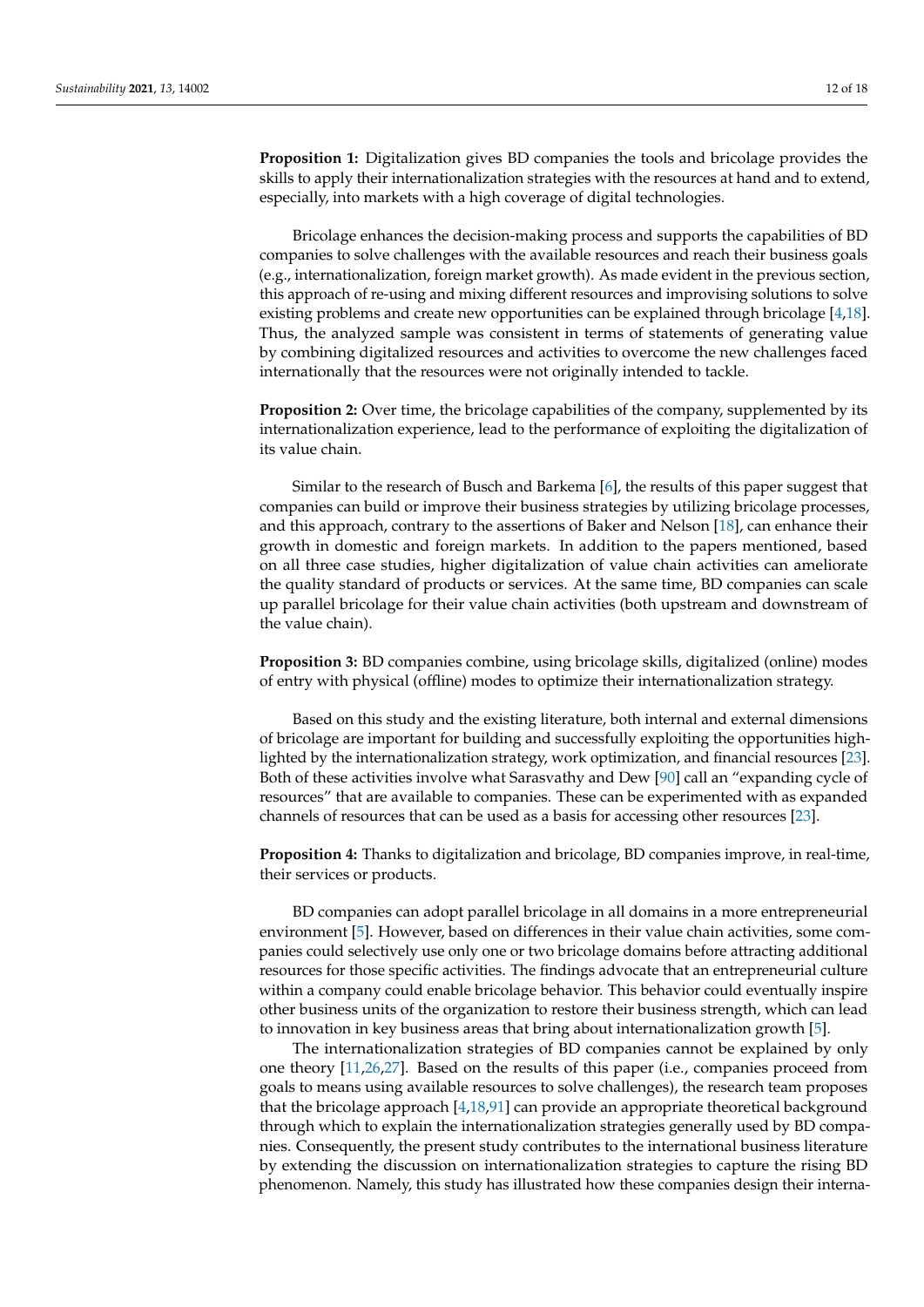tionalization strategies based on the digitalization of their value chains and consideration of bricolage settings.

In summary, we argue that (successful) BD companies assemble their internationalization strategies by merging various available online–offline elements, such as digital technologies, organizational marketing activities, and networks, creating bricolage solutions to overcome or enhance their limits (e.g., small budgets, lack of capabilities, lack of materials, no market knowledge, legal regulations) [\[4](#page-14-3)[,9\]](#page-14-14). This study proposes the notion of entrepreneurial bricolage, described by Baker and Nelson [\[18\]](#page-14-15), to explain bricolage, as it is practiced by BD companies, in developing and implementing the internationalization strategy of a company.

#### *5.1. Theoretical Contributions*

The main insights emerging from this research help illuminate the process of how small BD companies use the bricolage approach to run their value chain activities and implement their internationalization strategies. First, this research fully articulates the concept of bricolage based on existing literature and highlights its connection to value chain activity digitalization and its importance regarding internationalization strategies [\[5,](#page-14-4)[10,](#page-14-8)[18,](#page-14-15)[85\]](#page-16-30). Second, the study briefly describes the relationships between the digitalized value chain activities and company resources, enhanced by the bricolage approach, and their impact on the internationalization strategy.

Based on existing literature, bricolage is particularly relevant to emerging industries and crowded, competitive markets where declining resources and innovation are needed [\[55](#page-16-1)[,56\]](#page-16-2) to speed companies with strong bricolage abilities [\[19\]](#page-14-16). Nevertheless, in accordance with Yang [\[5\]](#page-14-4), our findings indicate that bricolage is not only triggered by resource-constrained contexts [\[18,](#page-14-15)[57\]](#page-16-3) but is also facilitated by industry or market uncertainty. In these contexts, bricolage becomes an important mechanism for early-stage exploration and exploitation, enabling employees to make unusual and unexpected use of a variety of amateur skills and resources at hand [\[8](#page-14-7)[,9\]](#page-14-14).

Compared to the literature [\[10,](#page-14-8)[18,](#page-14-15)[57,](#page-16-3)[91\]](#page-17-5), these research findings consider that BD internationalization strategy could be environmentally sustainable by saving time and resources. Further, bricolage culture could help digital companies to grow in a more sustainable manner by constantly recreating their value chain activities [\[6,](#page-14-5)[69,](#page-16-15)[92\]](#page-17-6). Findings also highlight a higher speed in making decisions, thanks to bricolage, especially for those companies without a strict internationalization strategy in place [\[5](#page-14-4)[,6](#page-14-5)[,9\]](#page-14-14).

Overall, this study provides a suitable overview to help make sense of the discussion on bricolage and its implications for digital entrepreneurship, international entrepreneurship, and international business. It represents one of the first empirical studies on the international strategies of BD companies. The attempt to scale up from combinations of the resources at hand (online–offline), including trust in self-taught and amateur skills that are typical of bricolage, is likely to be a slow process of trial-and-error experimentation and a very gradual accumulation of skills.

#### *5.2. Managerial Contributions*

This study raises important questions about the relationship between the digitalization of value chain activities and internationalization strategies and the impact of the bricolage approach that could be relevant to industry exports and entrepreneurs. First, knowledge is limited concerning how digitalization helps companies succeed in enhancing existing resources to emerge, survive, and scale in resource-scarce contexts using bricolage. In this manner, internationalization strategies have been developed by services or product companies that aim to expand to a variety of markets at low costs and in less time.

Instead of seeking new resources when facing challenges, companies could consider employing existing resources and recombining them for new value use of their services or products to engage with new international markets. Such innovation or repurposing of existing resources or skills to find optimized solutions for their engagement of employees,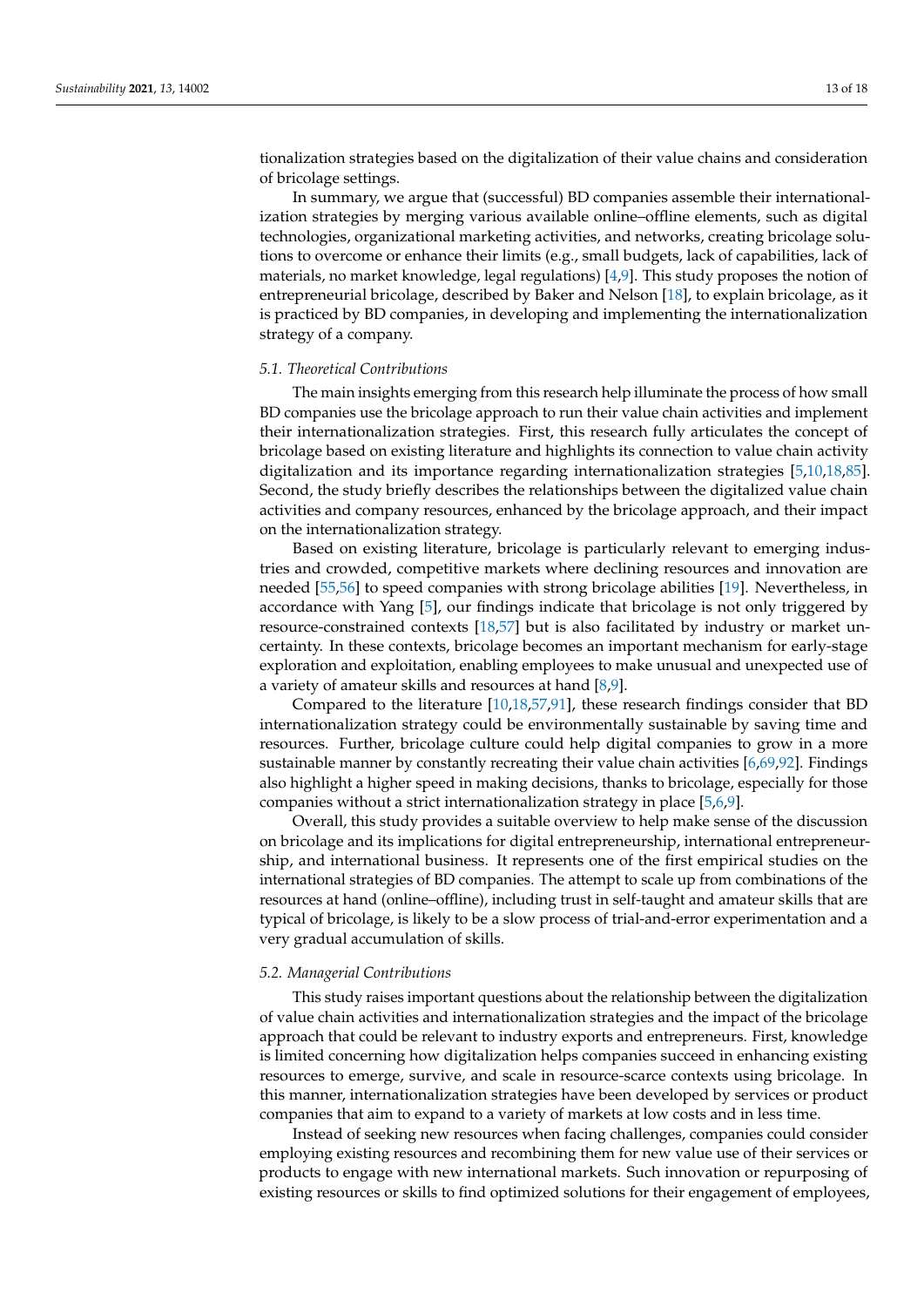local communities, and spaces and thinking about alternative ways to leverage internal resources for sustainable advantages could be essential for traditional company survival.

Second, our study outcome could inspire government institutions or other types of organizations to focus less on providing resources (especially financial) and instead facilitate solutions (e.g., digital platforms with knowledge of international networking) to enable companies to make the best of what is available at hand and, in the process, to involve and strengthen local communities. As such, traditional companies in resourceconstrained contexts, when implementing digitalization in their value chain activities, might benefit from learning at hand how resources can be used to grow the company locally or internationally. Implementing digitalization and encouraging a bricolage approach could allow companies to have a more sustainable business growth model by saving time and resources, increasing their reaction speed when a clear strategy is not required, developing agile services or products based on live data, and, last but not least, helping internal departments to innovate. All things considered, the main disadvantage to the bricolage approach is that quality cannot be guaranteed.

## *5.3. Limitations of the Study and Future Research*

This research has a number of limitations, and some of them are inherent to qualitative research methods [\[71\]](#page-16-17), which can provide a generous field for future research. Most important is the degree to which the findings are generalizable across BD companies (or at least those with a service-oriented platform). The study was limited to six entrepreneurs from three companies located in Finland.

The sample comprises Finnish companies, and it is possible that culture, specific market-based factors, or the activity sector could have influenced their strategic actions. Nevertheless, entrepreneurs and their companies mostly varied by industry, size, date of founding, business stage, and (for some of them) educational and demographic backgrounds. The sample also exhibited a wide variation across international activities (online– offline), longevity, and financial performance; nevertheless, their businesses are based on online platforms. Further research could build and test propositions in different contexts (e.g., market, industry) and for different types of companies (e.g., manufacturing).

The objective to quantify some of the qualitative data (e.g., digitalization of the value chain activities) is associated with at least two notable limitations. First, the assessments of entrepreneurial digitalization were based on a combination of statements made by the entrepreneurs and the subjective judgment of the research team based on secondary data (e.g., company website, online press). An ideal measure would analyze data obtained by visiting their offices and conducting on-premise observations of their international activities. Second, converting the qualitative assessment to quantitative scales is subjective and risks losing the richness of the data.

Based on the results of this research, quantitative studies could fully explore the relationships between the digitalized value chain activities and company resources enhanced by the bricolage approach and their impact on internationalization strategies. Moreover, future research in the form of longitudinal, cross-country, and cross-cultural studies is encouraged. Combined with large-scale quantitative studies, these are needed to develop and validate measurements of the internationalization strategies of BD companies.

Further research could also highlight how governments might be involved in the bricolage approach and explore its social and economic impact, or research could explore the boundaries within which scaling bricolage could become harmful for companies through the under-investment of resources. Another issue worth analyzing is the identification of the potential antecedents of bricolage-able knowledge that could be used by companies from different contexts. Can companies implement bricolage based only on their own contexts and experiences, or can they combine their contexts and experiences with those of other companies?

**Author Contributions:** Conceptualization, I.-I.V., O.K. and L.T.; Methodology, I.-I.V., O.K. and L.T.; software, I.-I.V.; validation, I.-I.V., O.K., L.T. and S.S.; formal analysis, I.-I.V.; investigation, I.-I.V.;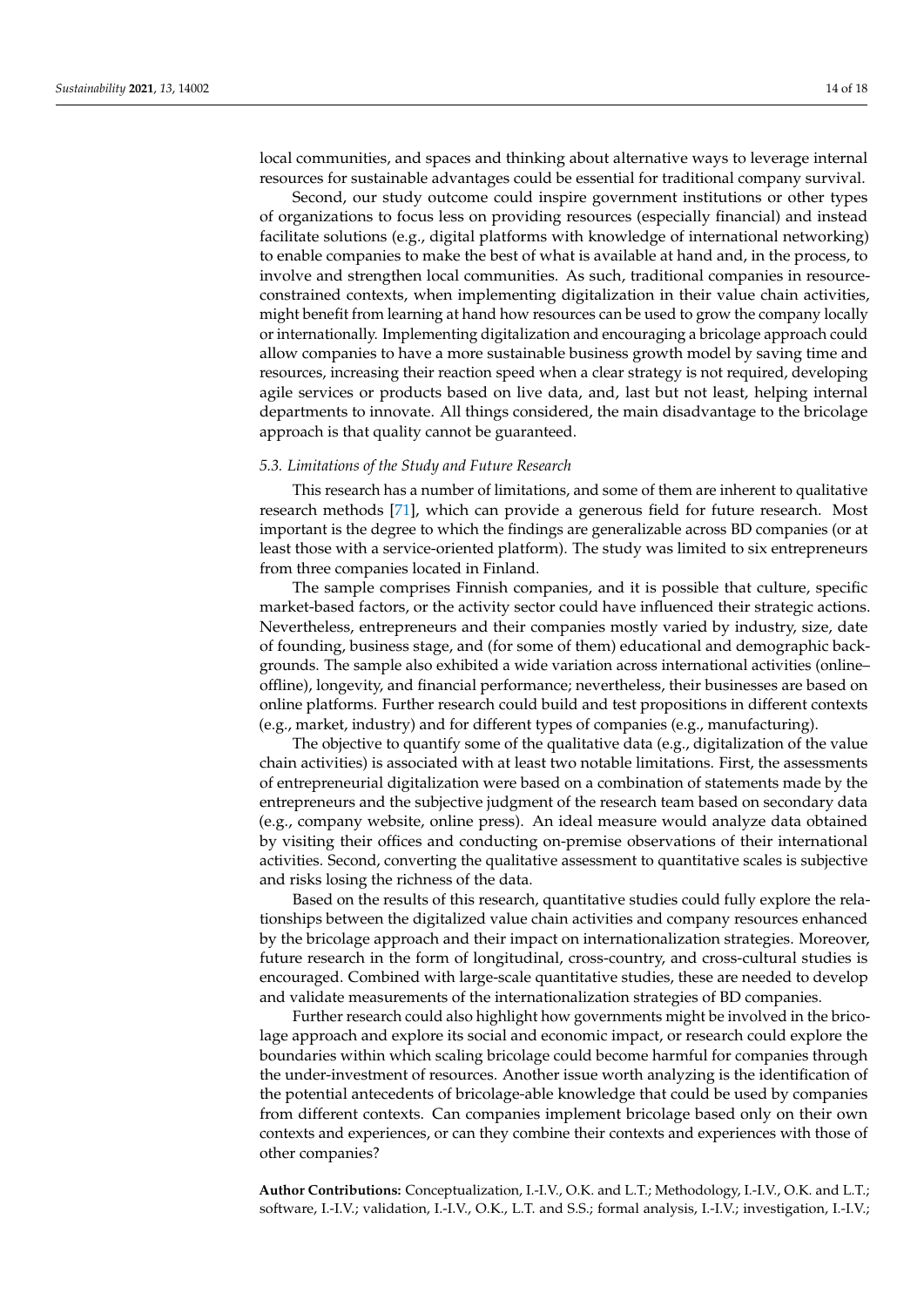resources, I.-I.V., O.K., L.T. and S.S.; data curation, I.-I.V.; writing—original draft preparation, I.- I.V.; writing—review and editing, I.-I.V., O.K. and L.T.; visualization, I.-I.V., O.K., L.T. and S.S.; supervision, I.-I.V., O.K., L.T. and S.S.; All authors have read and agreed to the published version of the manuscript.

**Funding:** This research received no external funding.

**Institutional Review Board Statement:** Not applicable.

**Informed Consent Statement:** Not applicable.

**Data Availability Statement:** Not applicable.

**Conflicts of Interest:** The authors declare no conflict of interest. The company representatives had no role in the design of the study; in the collection, analyses, or interpretation of data; in the writing of the manuscript, or in the decision to publish the results.

## **References**

- <span id="page-14-0"></span>1. Piaskowska, D.; Tippmann, E.; Monaghan, S. Scale-up modes: Profiling activity configurations in scaling strategies. *Long Range Plan.* **2021**, *54*, 102101. [\[CrossRef\]](http://doi.org/10.1016/j.lrp.2021.102101)
- <span id="page-14-1"></span>2. Reuber, A.R.; Tippmann, E.; Monaghan, S. Global scaling as a logic of multinationalizatio. *J. Int. Bus. Stud.* **2021**, *52*, 1031–1046. [\[CrossRef\]](http://doi.org/10.1057/s41267-021-00417-2)
- <span id="page-14-2"></span>3. Mingione, M.; Abratt, R. Building a corporate brand in the digital age: Imperatives for transforming born-digital startups into successful corporate brands. *J. Mark. Manag.* **2020**, *36*, 981–1008. [\[CrossRef\]](http://doi.org/10.1080/0267257X.2020.1750453)
- <span id="page-14-3"></span>4. Su, N. Internationalization Strategies of Chinese IT Service Suppliers. *MIS Q.* **2013**, *37*, 175–200. [\[CrossRef\]](http://doi.org/10.25300/MISQ/2013/37.1.08)
- <span id="page-14-4"></span>5. Yang, M. International entrepreneurial marketing strategies of MNCs: Bricolage as practiced by marketing managers. *Int. Bus. Rev.* **2018**, *27*, 1045–1056. [\[CrossRef\]](http://doi.org/10.1016/j.ibusrev.2018.03.004)
- <span id="page-14-5"></span>6. Busch, C.; Barkema, H. From necessity to opportunity: Scaling bricolage across resource-constrained environments. *Strateg. Manag. J.* **2021**, *42*, 741–773. [\[CrossRef\]](http://doi.org/10.1002/smj.3237)
- <span id="page-14-6"></span>7. McKinsey. Organizing for Speed in Advanced Industries. 2020. Available online: [https://www.mckinsey.com/industries/](https://www.mckinsey.com/industries/advanced-electronics/our-insights/organizing-for-speed-in-advanced-industries?cid=other-eml-alt-mip-mck&hdpid=ab4b0fc6-26c1-4299-81ac-034b39c0183a&hctky=11323201&hlkid=7f93debc788547c49edcad78329e8694&cid=app?cid=eml-app) [advanced-electronics/our-insights/organizing-for-speed-in-advanced-industries?cid=other-eml-alt-mip-mck&hdpid=ab4](https://www.mckinsey.com/industries/advanced-electronics/our-insights/organizing-for-speed-in-advanced-industries?cid=other-eml-alt-mip-mck&hdpid=ab4b0fc6-26c1-4299-81ac-034b39c0183a&hctky=11323201&hlkid=7f93debc788547c49edcad78329e8694&cid=app?cid=eml-app) [b0fc6-26c1-4299-81ac-034b39c0183a&hctky=11323201&hlkid=7f93debc788547c49edcad78329e8694&cid=app?cid=eml-app](https://www.mckinsey.com/industries/advanced-electronics/our-insights/organizing-for-speed-in-advanced-industries?cid=other-eml-alt-mip-mck&hdpid=ab4b0fc6-26c1-4299-81ac-034b39c0183a&hctky=11323201&hlkid=7f93debc788547c49edcad78329e8694&cid=app?cid=eml-app) (accessed on 21 September 2021).
- <span id="page-14-7"></span>8. Rüling, C.-C.; Duymedjian, R. Digital bricolage: Resources and coordination in the production of digital visual effects. *Technol. Forecast. Soc. Chang.* **2014**, *83*, 98–110. [\[CrossRef\]](http://doi.org/10.1016/j.techfore.2013.05.003)
- <span id="page-14-14"></span>9. Senyard, J.; Baker, T.; Steffens, P.; Davidsson, P. Bricolage as a Path to Innovativeness for Resource-Constrained New Firms. *J. Prod. Innov. Manag.* **2014**, *31*, 211–230. [\[CrossRef\]](http://doi.org/10.1111/jpim.12091)
- <span id="page-14-8"></span>10. Witell, L.; Gebauer, H.; Jaakkola, E.; Hammedi, W.; Patricio, L.; Perks, H. A bricolage perspective on service innovation. *J. Bus. Res.* **2017**, *79*, 290–298. [\[CrossRef\]](http://doi.org/10.1016/j.jbusres.2017.03.021)
- <span id="page-14-9"></span>11. Brouthers, K.D.; Geisser, K.D.; Rothlauf, F. Explaining the internationalization of ibusiness firms. *J. Int. Bus. Stud.* **2016**, *47*, 513–534. [\[CrossRef\]](http://doi.org/10.1057/jibs.2015.20)
- <span id="page-14-19"></span>12. Li, L.; Qian, G.; Qian, Z. The performance of small and medium-sized technology-based enterprises: Do product diversity and international diversity matter? *Int. Bus. Rev.* **2012**, *21*, 941–956. [\[CrossRef\]](http://doi.org/10.1016/j.ibusrev.2011.11.003)
- <span id="page-14-20"></span>13. Luo, Y.; Zhao, J.H.; Du, J. The internationalization speed of e-commerce companies: An empirical analysis. *Int. Mark. Rev.* **2005**, *22*, 693–709. [\[CrossRef\]](http://doi.org/10.1108/02651330510630294)
- <span id="page-14-10"></span>14. Zhu, H.; Qian, G. High-tech firms' international acquisition performance: The influence of host country property rights protection. *Int. Bus. Rev.* **2015**, *24*, 556–566. [\[CrossRef\]](http://doi.org/10.1016/j.ibusrev.2014.10.013)
- <span id="page-14-11"></span>15. Autio, E.; Sapienza, H.J.; Almeida, J.G. Effects of age at entry, knowledge intensity, and imitability on international growth. *Acad. Manag. J.* **2000**, *43*, 909–924.
- <span id="page-14-12"></span>16. Zhou, L.; Barnes, B.; Lu, Y. Entrepreneurial proclivity, capability upgrading and performance advantage of newness among international new ventures. *J. Int. Bus. Stud.* **2010**, *41*, 882–905. [\[CrossRef\]](http://doi.org/10.1057/jibs.2009.87)
- <span id="page-14-13"></span>17. Porter, M.E. *Competitive Advantage: Creating and Sustaining Superior Performance*, 1st ed.; Free Press: New York, NY, US, 1985.
- <span id="page-14-15"></span>18. Baker, T.; Nelson, R.E. Creating something from nothing: Resource construction through entrepreneurial bricolage. *Adm. Sci. Q.* **2005**, *50*, 329–366. [\[CrossRef\]](http://doi.org/10.2189/asqu.2005.50.3.329)
- <span id="page-14-16"></span>19. Linna, P. Bricolage as a means of innovating in a resource-scarce environment: A study of innovatorentrepreneurs at the BoP. *J. Dev. Entrep.* **2013**, *18*, 1350015. [\[CrossRef\]](http://doi.org/10.1142/S1084946713500155)
- <span id="page-14-17"></span>20. Monaghan, S.; Tippmann, E.; Coviello, N. Born digitals: Thoughts on their internationalization and a research agenda. *J. Int. Bus. Stud.* **2020**, *51*, 11–22. [\[CrossRef\]](http://doi.org/10.1057/s41267-019-00290-0)
- <span id="page-14-18"></span>21. Vadana, I.-I.; Torkkeli, L.; Kuivalainen, O.; Saarenketo, S. Digitalization of companies in international entrepreneurship and marketing. *Int. Mark. Rev.* **2019**, *37*, 471–492. [\[CrossRef\]](http://doi.org/10.1108/IMR-04-2018-0129)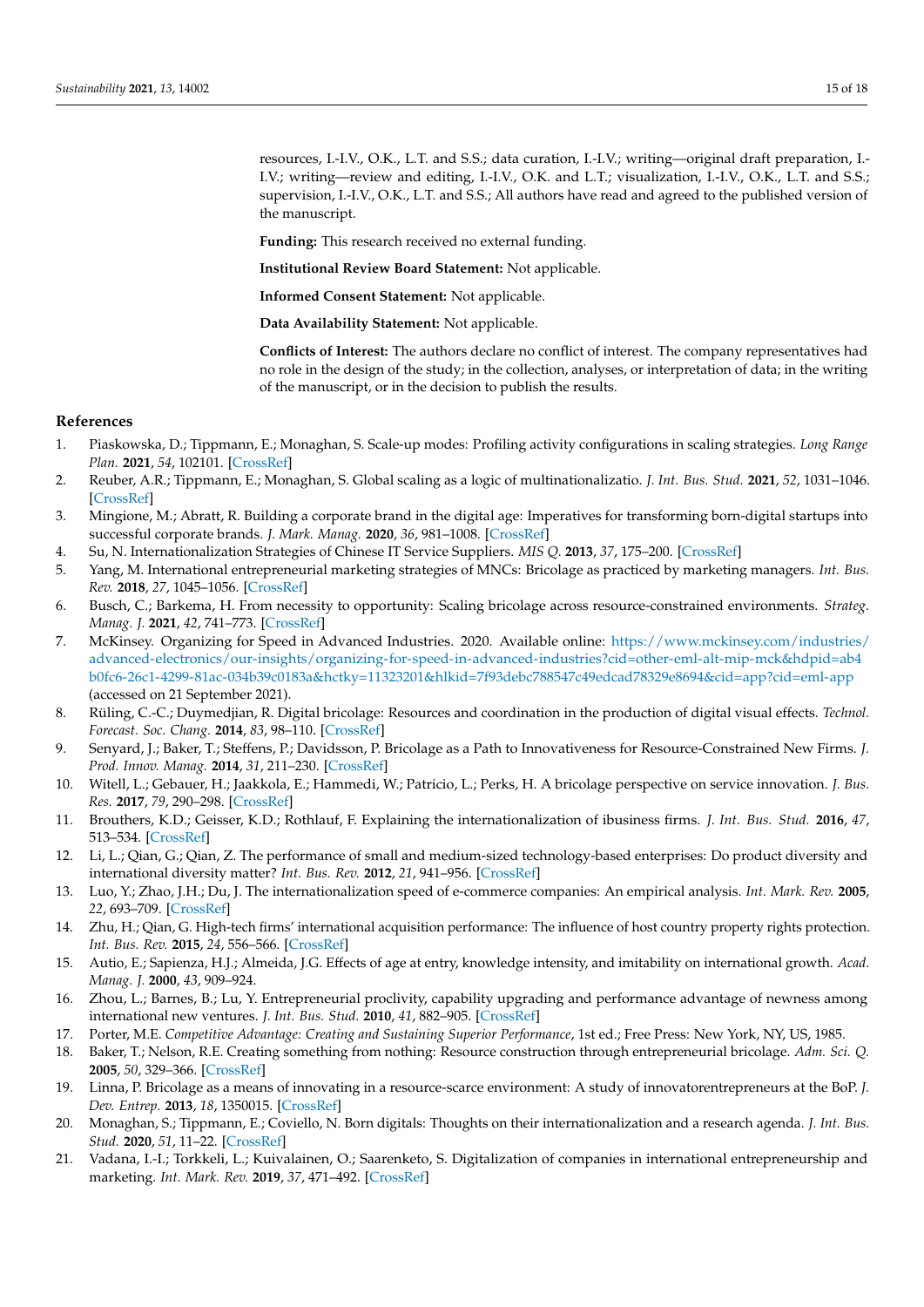- <span id="page-15-0"></span>22. Sarasvathy, S.; Dew, N.; Read, S.; Wiltbank, R. Designing organizations that design environments: Lessons from experimental expertise. *Organ. Sci.* **2008**, *29*, 331–350.
- <span id="page-15-1"></span>23. Vanevenhoven, J.; Winkel, D.; Malewicki, D.; Dougan, W.L.; Bronson, J. Varieties of Bricolage and the Process of Entrepreneurship. *N. Engl. J.Entrep.* **2011**, *14*, 53–66. [\[CrossRef\]](http://doi.org/10.1108/NEJE-14-02-2011-B005)
- <span id="page-15-2"></span>24. Edmondson, A.C.; McManus, S.E. Methodological fit in management field research. *Acad. Manag. Rev.* **2007**, *32*, 1155–1179. [\[CrossRef\]](http://doi.org/10.5465/amr.2007.26586086)
- <span id="page-15-3"></span>25. Fisher, G.; Aguinis, H. Using theory elaboration to make theoretical advancements. *Organ. Res. Methods* **2017**, *20*, 438–464. [\[CrossRef\]](http://doi.org/10.1177/1094428116689707)
- <span id="page-15-4"></span>26. Nambisan, S. Digital Entrepreneurship: Toward a Digital Technology Perspective of Entrepreneurship. *Entrep. Theory Pract.* **2017**, *41*, 1029–1055. [\[CrossRef\]](http://doi.org/10.1111/etap.12254)
- <span id="page-15-5"></span>27. Wentrup, R. The online–offline balance: Internationalization for Swedish online service providers. *J. Int. Entrep.* **2016**, *14*, 562–594. [\[CrossRef\]](http://doi.org/10.1007/s10843-016-0171-2)
- <span id="page-15-6"></span>28. Arenius, P.; Sasi, V.; Gabrielsson, M. Rapid internationalization enabled by the Internet: The case of a knowledge intensive company. *J. Int. Entrep.* **2006**, *3*, 279–290. [\[CrossRef\]](http://doi.org/10.1007/s10843-006-7856-x)
- <span id="page-15-7"></span>29. Bell, J.; Loane, S. 'New-wave' global firms: Web 2.0 and SME internationalisation. *J. Mark. Manag.* **2010**, *26*, 213–229. [\[CrossRef\]](http://doi.org/10.1080/02672571003594648)
- <span id="page-15-8"></span>30. Hennart, J.-F. The Accidental Internationalists: A Theory of Born Globals. *Entrep. Theory Pract.* **2014**, *38*, 117–135. [\[CrossRef\]](http://doi.org/10.1111/etap.12076)
- <span id="page-15-9"></span>31. Sinkovics, N.; Sinkovics, R.R.; Ruey-Jer, B.J. The internet as an alternative path to internationalization? *Int. Mark. Rev.* **2013**, *30*, 130–155. [\[CrossRef\]](http://doi.org/10.1108/02651331311314556)
- <span id="page-15-10"></span>32. Hernández, V.; Pedersen, T. Global value chain configuration: A review and research agenda. *Bus. Res. Q.* **2017**, *61*, 137–150. [\[CrossRef\]](http://doi.org/10.1016/j.brq.2016.11.001)
- 33. Porter, M.E. Towards a dynamic theory of strategy. *Strateg. Manag. J.* **1991**, *12*, 95–117. [\[CrossRef\]](http://doi.org/10.1002/smj.4250121008)
- <span id="page-15-11"></span>34. Porter, M.E.; Millar, V.E. How Information Gives You Competitive Advantage. *Harv. Bus. Rev.* **1985**, *63*, 149–160.
- <span id="page-15-12"></span>35. Almor, T.; Tarba, S.Y.; Margalit, A. Maturing, Technology-Based, Born-Global Companies: Surviving Through Mergers and Acquisitions. *Manag. Int. Rev.* **2014**, *54*, 421–444. [\[CrossRef\]](http://doi.org/10.1007/s11575-014-0212-9)
- <span id="page-15-25"></span>36. Campos, H.M.; Aguirre, I.D.P.; Parellada, F.S.; De La Parra, J.P.N. Technology Strategy and New Technology Based Firms. *J. Technol. Manag. Innov.* **2009**, *4*, 42–52.
- 37. Martinez-Noya, A.; Garcia-Canal, E.; Guillen, M.F. International R&D service outsourcing by technology-intensive firms: Whether and where? *J. Int. Manag.* **2012**, *18*, 18–37.
- <span id="page-15-13"></span>38. Rezk, R.; Srai, J.S.; Williamson, P.J. The impact of product attributes and emerging technologies on firms' international configuration. *J. Int. Bus. Stud.* **2016**, *47*, 610–618. [\[CrossRef\]](http://doi.org/10.1057/jibs.2016.9)
- <span id="page-15-14"></span>39. Crick, D.; Spence, M. The Internationalisation of 'High Performing' UK High-Tech SMEs: A Study of Planned and Unplanned Strategies. *Int. Bus. Rev.* **2005**, *14*, 167–185. [\[CrossRef\]](http://doi.org/10.1016/j.ibusrev.2004.04.007)
- <span id="page-15-24"></span>40. Shaheer, N.A.; Li, S. The CAGE around cyberspace? How digital innovations internationalize in a virtual world. *J. Bus.Ventur.* **2018**, *35*, 10589.
- <span id="page-15-15"></span>41. Stallkamp, M.; Schotter, A.P.J. Platforms without borders? The international strategies of digital platform firms. *Glob. Strategy J.* **2021**, *11*, 58–80.
- <span id="page-15-16"></span>42. Schu, M.; Morschett, D.; Swoboda, B. Internationalization Speed of Online Retailers: A Resource-Based Perspective on the Influence Factors. *Manag. Int. Rev.* **2016**, *56*, 733–757. [\[CrossRef\]](http://doi.org/10.1007/s11575-016-0279-6)
- <span id="page-15-17"></span>43. Spence, M.; Crick, D. A comparative investigation into the internationalisation of Canadian and UK high-tech SMEs. *Int. Mark. Rev.* **2006**, *23*, 524–548. [\[CrossRef\]](http://doi.org/10.1108/02651330610703436)
- <span id="page-15-18"></span>44. Abaidi, I.; Vernette, E. Does digitalization create or reduce perceived global value? *J. Consum. Mark.* **2018**, *35*, 676–687. [\[CrossRef\]](http://doi.org/10.1108/JCM-09-2017-2370)
- 45. Li, J.; Merenda, M.; Venkatachalam, A.R. Business Process Digitalization and New Product Development: An Empirical Study of Small and Medium-Sized Manufacturers. *Int. J. E-Bus. Res.* **2009**, *5*, 49–64. [\[CrossRef\]](http://doi.org/10.4018/jebr.2009010103)
- <span id="page-15-19"></span>46. Lyytinen, K.; Yoo, Y.; Boland, R.J. Digital product innovation within four classes of innovation networks. *Inf. Syst. J.* **2016**, *26*, 47–75. [\[CrossRef\]](http://doi.org/10.1111/isj.12093)
- <span id="page-15-20"></span>47. Baines, T.S.; Lightfoot, H.W.; Benedettini, O.; Kay, J.M. The servitization of manufacturing: A review of literature and reflection on future challenges. *J. Manuf. Technol. Manag.* **2009**, *20*, 547–567. [\[CrossRef\]](http://doi.org/10.1108/17410380910960984)
- 48. Cenamora, J.; Rönnberg Sjödin, D.; Parida, V. Adopting a platform approach in servitization: Leveraging the value of digitalization. *Int. J. Prod. Econ.* **2017**, *192*, 54–65. [\[CrossRef\]](http://doi.org/10.1016/j.ijpe.2016.12.033)
- <span id="page-15-26"></span>49. Ni, W.-T. Evolution Analysis of Value Chain in the Process of Manufacturing Servitization. In *Proceedings of the 6th International Asia Conference on Industrial Engineering and Management Innovation*; Atlantis Press: Paris, France, 2016.
- <span id="page-15-27"></span>50. Vadana, I.-I.; Torkkeli, L.; Kuivalainen, O.; Saarenketo, S. Internationalization of born digital companies. In *The Changing Strategies of International Business: How MNEs Manage in a Changing Commercial and Political Landscape*; Chidlow, A., Ghauri, P., Buckley, T., Qamar, A., Gardner, E., Pickering, E., Eds.; Palgrave Macmillan: Cham, Switzerland, 2019.
- <span id="page-15-21"></span>51. Vandermerwe, S.; Rada, J. Servitization of business: Adding value by adding services. *Eur. Manag. J.* **1988**, *6*, 314–324. [\[CrossRef\]](http://doi.org/10.1016/0263-2373(88)90033-3)
- <span id="page-15-22"></span>52. Hänninen, M.; Smedlund, A.; Mitronen, L. Digitalization in retailing: Multi-sided platforms as drivers of industry transformation. *Balt. J. Manag.* **2017**, *13*, 152–168. [\[CrossRef\]](http://doi.org/10.1108/BJM-04-2017-0109)
- <span id="page-15-23"></span>53. Singh, N.; Kundu, S.K. Explaining the Growth of E-Commerce Corporations (ECCs): An Extension and Application of the Eclectic Paradigm. *J. Int. Bus. Stud.* **2002**, *33*, 679–697. [\[CrossRef\]](http://doi.org/10.1057/palgrave.jibs.8491039)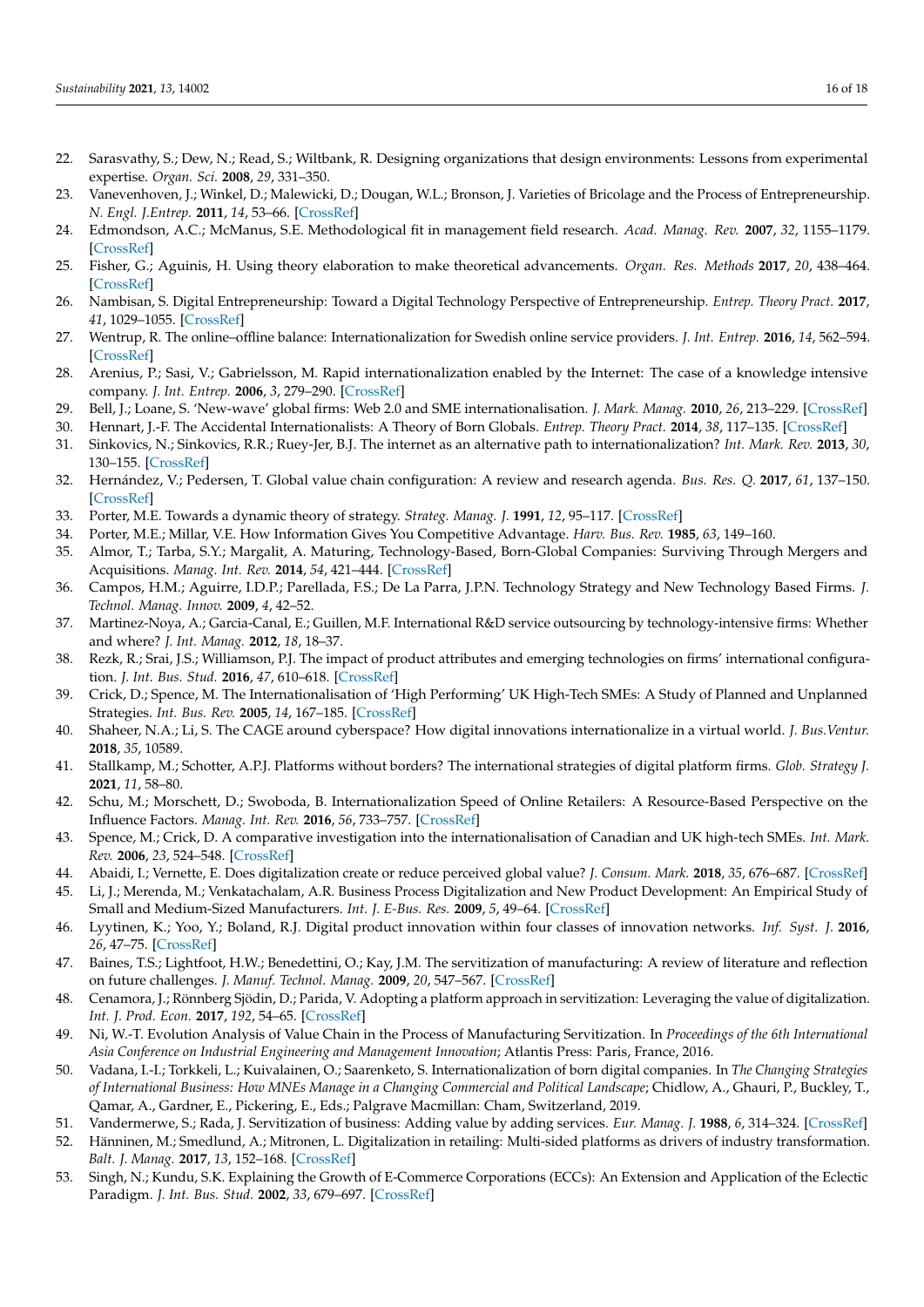- <span id="page-16-0"></span>54. Wu, F.; Yeniyurt, S.; Kim, D.; Cavusgil, S.T. The impact of information technology on supply chain capabilities and firm performance: A resource-based view. *Ind. Mark. Manag.* **2006**, *35*, 493–504. [\[CrossRef\]](http://doi.org/10.1016/j.indmarman.2005.05.003)
- <span id="page-16-1"></span>55. Iglesias, O.; Landgraf, P.; Ind, N.; Markovic, S.; Koporcic, N. Corporate brand identity co-creation in business-to-business contexts. *Ind. Mark. Manag.* **2020**, *85*, 32–43. [\[CrossRef\]](http://doi.org/10.1016/j.indmarman.2019.09.008)
- <span id="page-16-2"></span>56. Mingione, M.; Leoni, L. Blurring B2C and B2B boundaries: Corporate brand value co-creation in B2B2C markets. *J. Mark. Manag.* **2020**, *36*, 72–99. [\[CrossRef\]](http://doi.org/10.1080/0267257X.2019.1694566)
- <span id="page-16-3"></span>57. Fisher, G. Effectuation, causation and bricolage: A behavioral comparison of emerging theories in entrepreneurship research. *Entrep. Theory Pract.* **2012**, *36*, 1019–1051. [\[CrossRef\]](http://doi.org/10.1111/j.1540-6520.2012.00537.x)
- <span id="page-16-4"></span>58. Senyard, J.; Baker, T. Davidsson, Entrepreneurial bricolage: Towards systematic empirical testing. *Front. Entrep. Res.* **2009**, *29*, 5.
- <span id="page-16-5"></span>59. Autio, E.; Mudambi, R.; Yoo, Y. Digitalization and Globalization in a Turbulent World: Centrifugal and Centripetal Forces. *Glob. Strategy J.* **2021**, *11*, 3–16. [\[CrossRef\]](http://doi.org/10.1002/gsj.1396)
- <span id="page-16-6"></span>60. Sturgeon, T.J. Upgrading Strategies for the Digital Economy. *Glob. Strategy J.* **2021**, *11*, 34–57. [\[CrossRef\]](http://doi.org/10.1002/gsj.1364)
- <span id="page-16-7"></span>61. Nambisan, S.; Zahra, S.A.; Luo, Y. Global Platforms and Ecosystems: Implications for International Business Theories. *J. Int. Bus. Stud.* **2019**, *50*, 1464–1486. [\[CrossRef\]](http://doi.org/10.1057/s41267-019-00262-4)
- <span id="page-16-8"></span>62. Coviello, N.; Munro, H. Network relationships and the internationalisation process of small software firms. *Int. Bus. Rev.* **1997**, *6*, 361–372. [\[CrossRef\]](http://doi.org/10.1016/S0969-5931(97)00010-3)
- <span id="page-16-9"></span>63. Johanson, J.; Mattsson, L.G. Internationalization in industrial systems: A network approach. In *Strategies in Global competition*; Hood, N., Vahlne, J., Eds.; Croom Helm: London, UK, 1988.
- <span id="page-16-10"></span>64. Ojala, A. Tyrvainen, Business models and market entry mode choice of small software firms. *J. Int. Entrep.* **2006**, *4*, 69–81. [\[CrossRef\]](http://doi.org/10.1007/s10843-006-0001-z)
- <span id="page-16-11"></span>65. Styles, C.; Genua, T. The rapid internationalization of high technology firms created through the commercialization of academic research. *J. World Bus.* **2008**, *43*, 146–157. [\[CrossRef\]](http://doi.org/10.1016/j.jwb.2007.11.011)
- <span id="page-16-12"></span>66. Kim, D. The internationalization of US Internet portals: Does it fit the process model of internationalization? *Mark. Intell.Plan.* **2003**, *21*, 23–36. [\[CrossRef\]](http://doi.org/10.1108/02634500310458126)
- <span id="page-16-13"></span>67. Mahnke, V.; Venzin, M. The Internationalization Process of Digital Information Good Providers. *Manag. Int. Rev.* **2003**, *43*, 115–142.
- <span id="page-16-14"></span>68. Lévi-Strauss, C. *The Savage Mind*; University of Chicago Press: Chicago, IL, USA, 1967.
- <span id="page-16-15"></span>69. Desa, G.; Basu, S. Optimization or bricolage? Overcoming resource constraints in global social entrepreneurship. *Strateg. Entrep. J.* **2013**, *7*, 26–49.
- <span id="page-16-16"></span>70. Miner, A.A.; Bassoff, P.; Moorman, C. Organizational improvisation and learning: A field study. *Adm. Sci. Q.* **2001**, *46*, 304–337. [\[CrossRef\]](http://doi.org/10.2307/2667089)
- <span id="page-16-17"></span>71. Eisenhardt, K.M. Building theories from case study research. *Acad. Manag. Rev.* **1989**, *14*, 532–550. [\[CrossRef\]](http://doi.org/10.2307/258557)
- <span id="page-16-18"></span>72. Yin, R.K. *Case Study Research: Design and Methods*, 5th ed.; Applied Social Research Methods; Oaks, T., Ed.; SAGE Publications: Sage, CA, USA, 2013.
- <span id="page-16-19"></span>73. Benbasat, I.; Goldstein, D.K.; Mead, M. The case research strategy in studies of information systems. *MIS Q.* **1987**, *11*, 369–386. [\[CrossRef\]](http://doi.org/10.2307/248684)
- <span id="page-16-20"></span>74. Dubé, L.G. Paré, Rigor in information systems positivist case research: Current practices, trends, and recommendations. *MIS Q.* **2003**, *27*, 597–635. [\[CrossRef\]](http://doi.org/10.2307/30036550)
- <span id="page-16-21"></span>75. Eisenhardt, K.M.; Graebner, M.E. Theory building from cases: Opportunities and challenges. *Acad. Manag. J.* **2007**, *50*, 25–32. [\[CrossRef\]](http://doi.org/10.5465/amj.2007.24160888)
- 76. Marshall, M.N. Sampling for qualitative research. *Fam. Pract.* **1996**, *13*, 522–525. [\[CrossRef\]](http://doi.org/10.1093/fampra/13.6.522) [\[PubMed\]](http://www.ncbi.nlm.nih.gov/pubmed/9023528)
- <span id="page-16-22"></span>77. O'reilly, M.; Parker, N. 'Unsatisfactory Saturation': A critical exploration of the notion of saturated sample sizes in qualitative research. *Qual. Res.* **2013**, *13*, 190–197. [\[CrossRef\]](http://doi.org/10.1177/1468794112446106)
- <span id="page-16-23"></span>78. Guest, G.A.; Bunce, L. Johnson, How Many Interviews Are Enough?: An Experiment with Data Saturation and Variability. *Field Methods* **2006**, *18*, 59–82.
- <span id="page-16-24"></span>79. Gioia, D.A.; Corley, K.G.; Hamilton, A.L. Seeking Qualitative Rigor in Inductive Research: Notes on the Gioia Methodology. *Organ. Res. Methods* **2013**, *16*, 15–31. [\[CrossRef\]](http://doi.org/10.1177/1094428112452151)
- <span id="page-16-25"></span>80. Walsh, I.J.; Bartunek, J.M. Cheating the Fates: Organizational Foundings in the Wake of Demise. *Acad. Manag. J.* **2011**, *54*, 1017–1044. [\[CrossRef\]](http://doi.org/10.5465/amj.2008.0658)
- <span id="page-16-26"></span>81. Sutton, R.I. The process of organization death: Disbanding and reconnecting. *Adm. Sci. Q.* **1987**, *32*, 542–569. [\[CrossRef\]](http://doi.org/10.2307/2392883)
- <span id="page-16-27"></span>82. Ojala, A.; Evers, N.; Rialp, A. Extending the international new venture phenomenon to digital platform providers: A longitudinal case study. *J. World Bus.* **2018**, *53*, 725–739. [\[CrossRef\]](http://doi.org/10.1016/j.jwb.2018.05.001)
- <span id="page-16-28"></span>83. Yamin, M.; Sinkovics, R.R. Online internationalisation, psychic distance reduction and the virtuality trap. *Int. Bus. Rev.* **2006**, *15*, 339–360. [\[CrossRef\]](http://doi.org/10.1016/j.ibusrev.2006.03.002)
- <span id="page-16-29"></span>84. Stevenson, H.H.; Jarillo-Mossi, J.C. A paradigm of entrepreneurship: Entrepreneurial management. *Strateg. Manag. J.* **1990**, *11*, 17–27.
- <span id="page-16-30"></span>85. Halme, M.; Lindeman, S.; Linna, P. Innovation for Inclusive Business: Intrapreneurial Bricolage in Multinational Corporations. *J. Manag. Stud.* **2012**, *49*, 743–778. [\[CrossRef\]](http://doi.org/10.1111/j.1467-6486.2012.01045.x)